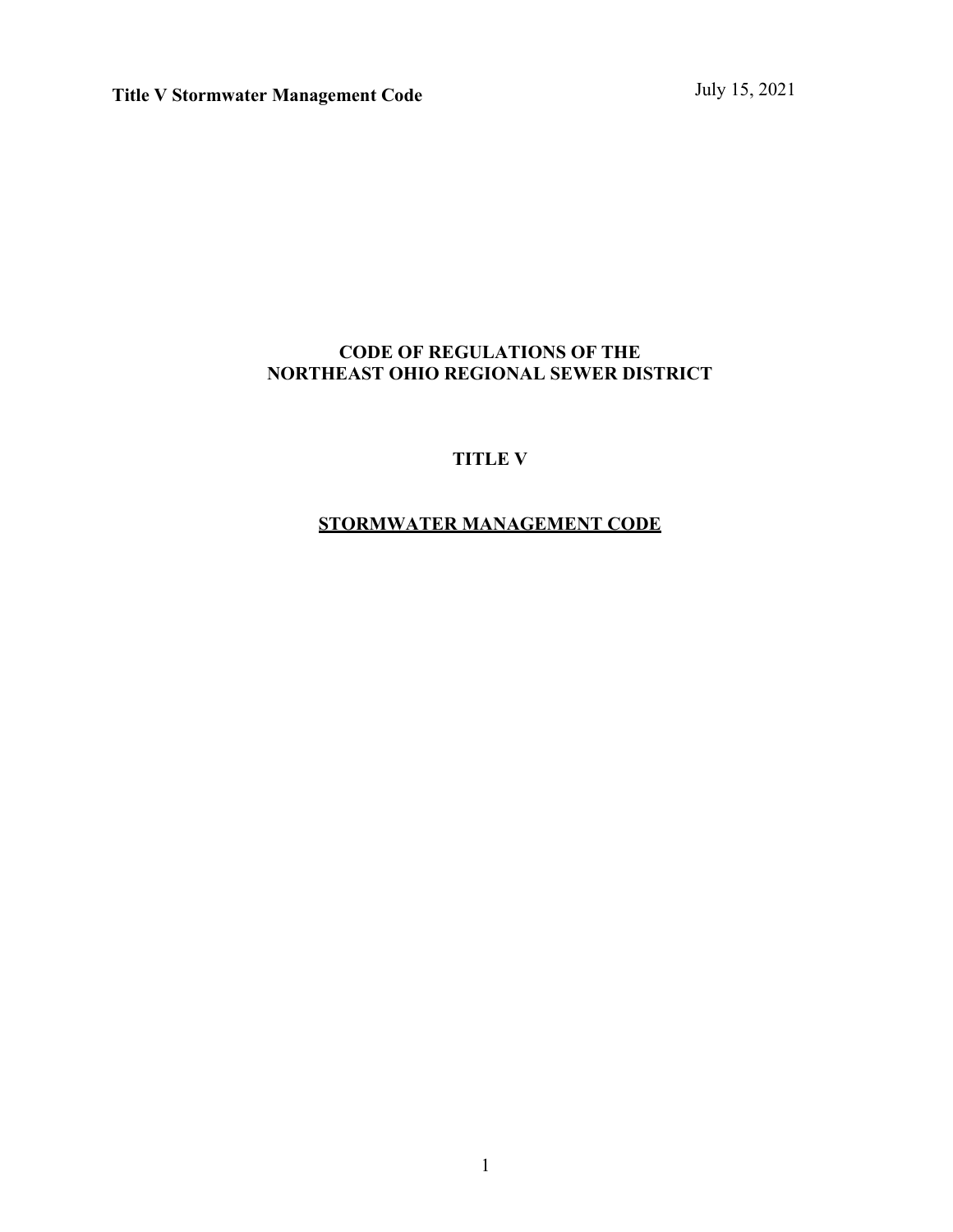### **NORTHEAST OHIO REGIONAL SEWER DISTRICT CODE OF REGULATIONS**

### **TITLE V – STORMWATER MANAGEMENT CODE**

### **TABLE OF CONTENTS**

Chapter 1 – Title and Distribution, Applicability, and Statutory Authority

Chapter 2 – Definitions

Chapter 3 – Findings and Purpose

Chapter 4 – Administration

- Chapter 5 Authority and Responsibility
- Chapter 6 Standards and Requirements for Stormwater Management

Chapter 7 – Stormwater Fees

Chapter 8 – Stormwater Fee Credits

- Chapter 9 Community Cost-Share Program
- Chapter 10 Violations and Complaints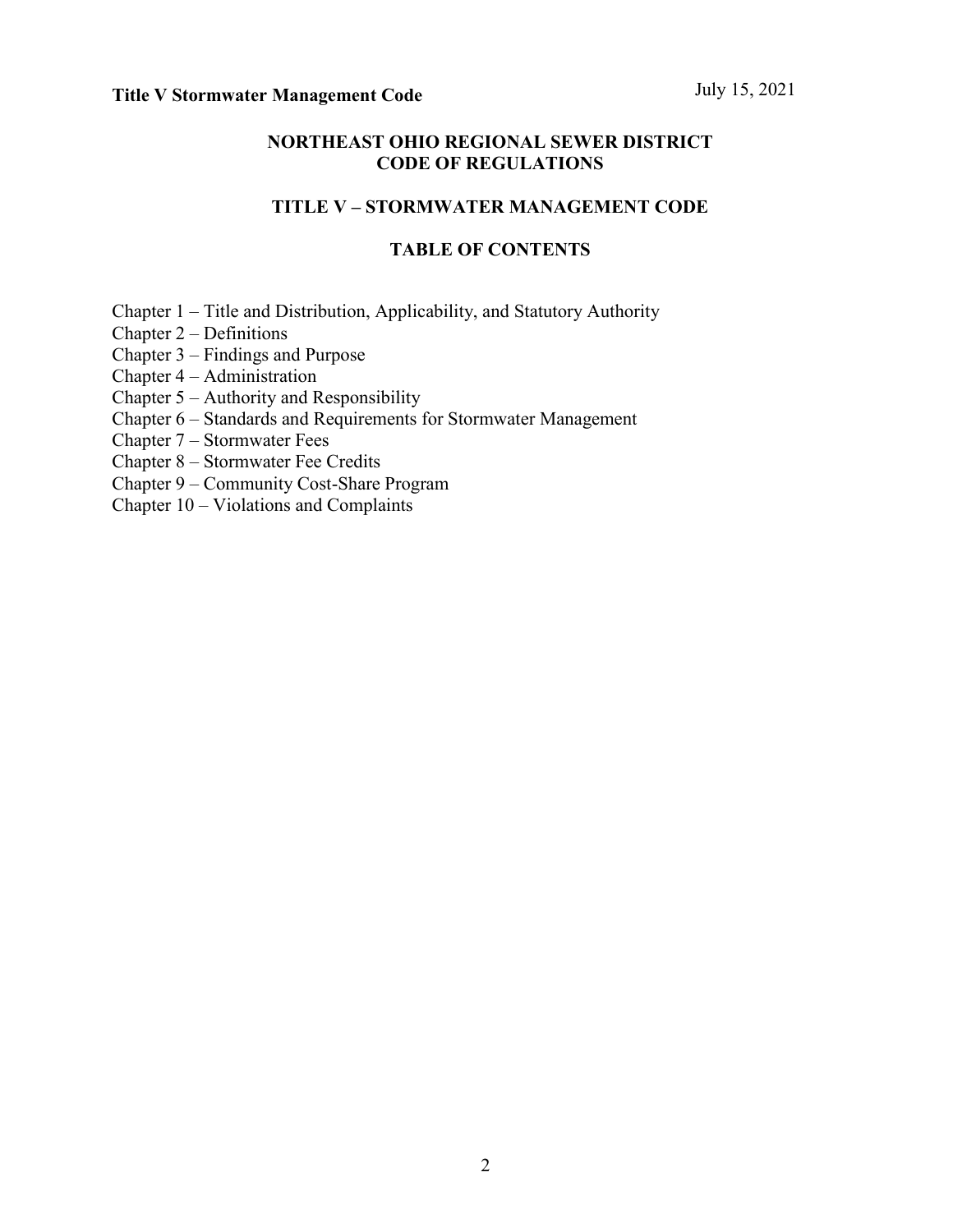## **Chapter 1 – Title and Distribution, Applicability, and Statutory Authority**

| Section 5.0101 | Title and Distribution – This Title of the Code of Regulations of the Northeast<br>Ohio Regional Sewer District shall be known as Title $V -$ Stormwater<br>Management Code and may be separately printed and distributed. The term<br>"this Title" wherever used in all chapters of this Title means Title $V -$<br>Stormwater Management Code of the Northeast Ohio Regional Sewer<br>District.                                                    |
|----------------|------------------------------------------------------------------------------------------------------------------------------------------------------------------------------------------------------------------------------------------------------------------------------------------------------------------------------------------------------------------------------------------------------------------------------------------------------|
| Section 5.0102 | Applicability – Title V of the Code of Regulations of the Northeast Ohio<br>Regional Sewer District is applicable to activities and persons on all parcels<br>within the District's stormwater service area.                                                                                                                                                                                                                                         |
| Section 5.0103 | Community Service Status - Any Member Community receiving sanitary-<br>sewage service from the District shall also be included in the Regional<br>Stormwater Management Program. Per Ohio Revised Code Chapter 6119, a<br>community may apply for inclusion in the District's Regional Stormwater<br>Management Program. Communities may petition for inclusion for<br>stormwater-only service but will not be granted sanitary-sewage-only service. |
| Section 5.0104 | Authority – The District's authority to promulgate this Title emanates from<br>the Orders of the Cuyahoga County Court of Common Pleas that established<br>the District, the authority granted by the Ohio Revised Code Chapter 6119,<br>and the Federal Clean Water Act, 33 U.S.C. Section 1251 et seq.                                                                                                                                             |
| Section 5.0105 | Conflicts with Other Titles - The provisions of this Title are intended to be<br>read in conjunction with and complement other provisions of the District's<br>Code of Regulations. The provisions of this Title shall not conflict with<br>applicable Local, State and Federal laws.                                                                                                                                                                |
| Section 5.0106 | Severability – If the provisions of any paragraph, section, or article of this<br>Title are declared unconstitutional or invalid by the final decision of a court of<br>competent jurisdiction, the provisions of the remaining paragraphs, sections,<br>or articles shall continue in full force and effect.                                                                                                                                        |
| Section 5.0107 | Member Community Powers - Nothing in this Title shall be construed to<br>infringe upon or supplant a Member Community's, or other local<br>government's, power and responsibility, however derived, to plan, finance,<br>construct, maintain, operate, and regulate the Local Stormwater System within<br>their jurisdiction.                                                                                                                        |
| Section 5.0108 | Disclaimer of Liability – This Title does not imply, nor does the District in<br>any way warrant or represent, that land uses permitted within the District's<br>stormwater service area will be free from flooding or from flood and erosion<br>damages. This Title shall not create liability on the part of the District or any<br>Member Community, or any Trustee, officer, or employee thereof, for any                                        |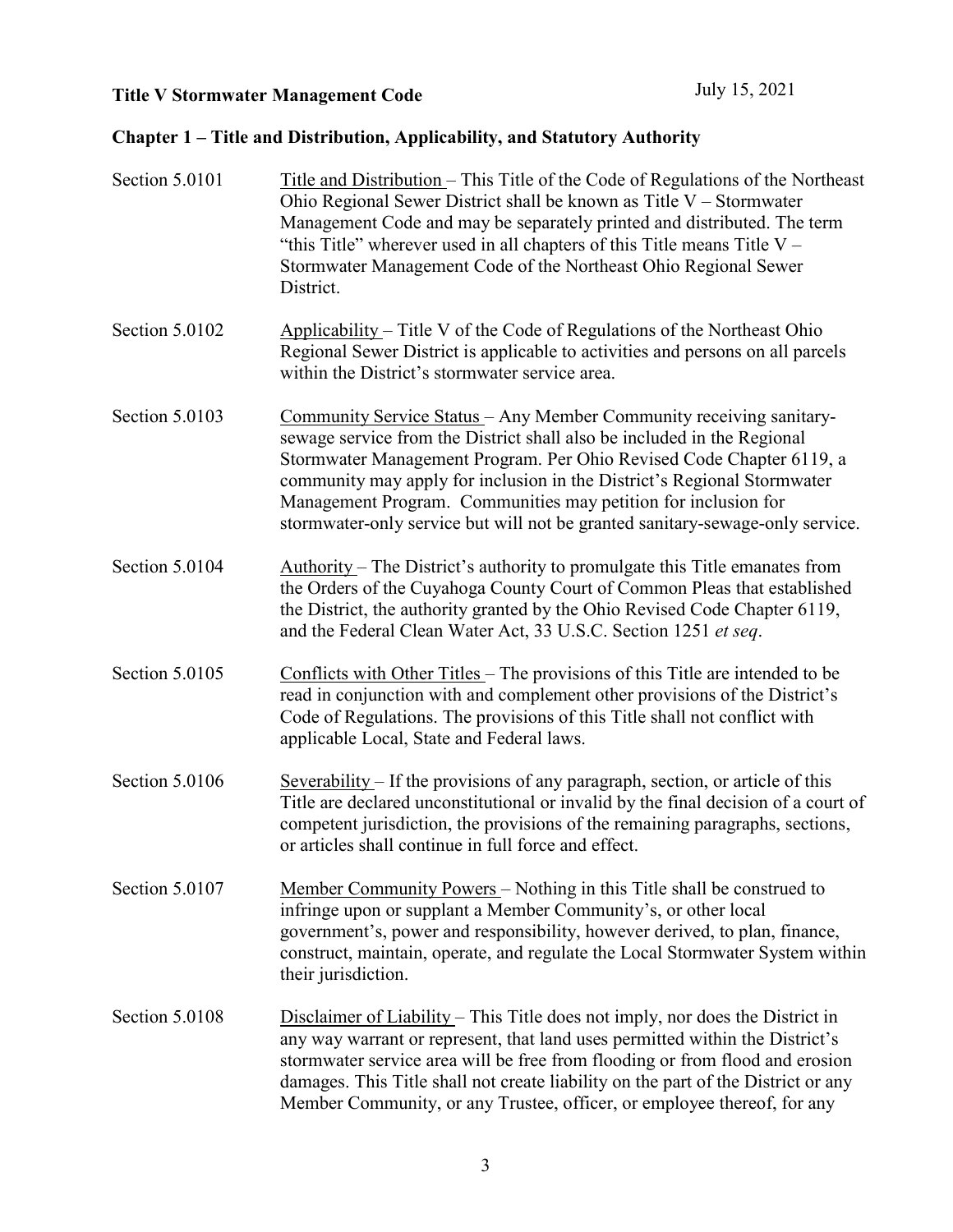damages that may result from reliance on any administrative decision lawfully made hereunder.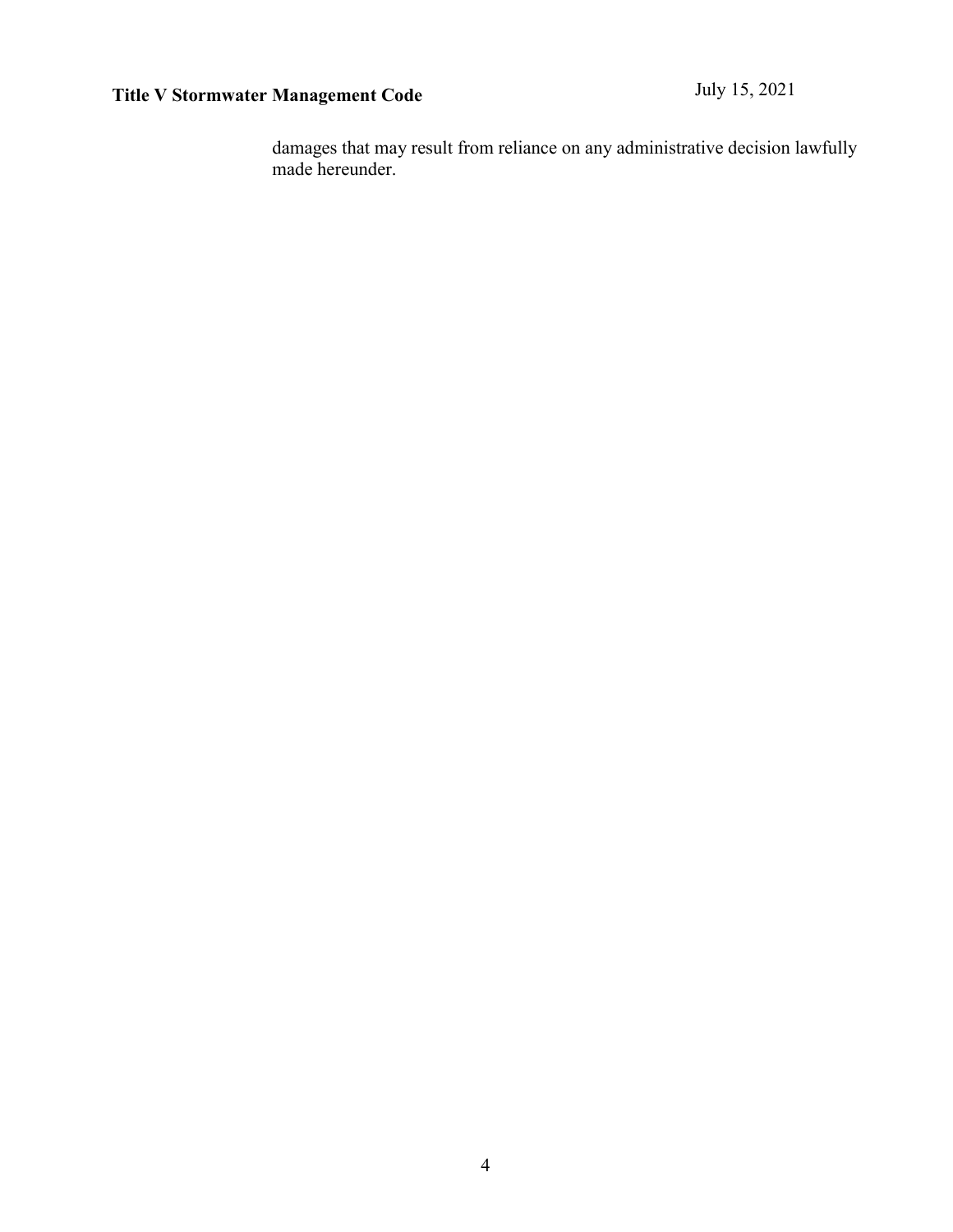## **Chapter 2 – Definitions**

| Section 5.0201 | <b>Definitions</b> – Unless the content specifically indicates otherwise, the meaning<br>of the following terms wherever they are used in this Title shall be as defined<br>in the following Sections.                                                                                                                                                                                                                                                      |
|----------------|-------------------------------------------------------------------------------------------------------------------------------------------------------------------------------------------------------------------------------------------------------------------------------------------------------------------------------------------------------------------------------------------------------------------------------------------------------------|
| Section 5.0202 | "Associated Impervious Surfaces" – The impervious surfaces that drain to a<br><b>Stormwater Control Measure.</b>                                                                                                                                                                                                                                                                                                                                            |
| Section 5.0203 | "Cemetery" – One or more than one of the following which has been<br>registered as a cemetery pursuant to Ohio Revised Code Section 4767.03: (a)<br>A burial ground for earth interments; (b) A mausoleum for crypt<br>entombments; (c) A scattering ground for the spreading of cremated remains.                                                                                                                                                          |
| Section 5.0204 | "Credit" – A conditional reduction in the amount of Stormwater Fee charged<br>to an account holder based on the provision and continuing presence of, use,<br>operation, and maintenance of Stormwater Control Measures that the District<br>does not own, maintain, or operate; or based on the continuing provision of<br>activities that may reasonably reduce or mitigate the District's cost of<br>providing a regional stormwater management program. |
| Section 5.0205 | "Developed" – The condition of real property altered from its natural state by<br>the addition to or construction on such property of impervious surfaces or<br>other constructed physical changes that affect the hydrology of the property or<br>a portion thereof.                                                                                                                                                                                       |
| Section 5.0206 | "Development" – Any constructed change to improved or unimproved real<br>property, including but not limited to buildings or other structures, mining,<br>dredging, filling, grading, paving, excavation, drilling operations, or storage<br>of equipment or materials.                                                                                                                                                                                     |
| Section 5.0207 | "CEO" – The Chief Executive Officer of the Northeast Ohio Regional<br>Sewer District or the Chief Executive Officer's designated representative.                                                                                                                                                                                                                                                                                                            |
| Section 5.0208 | "District" – The Northeast Ohio Regional Sewer District, its Trustees,<br>officers, and employees.                                                                                                                                                                                                                                                                                                                                                          |
| Section 5.0209 | "Educational Economically Disadvantaged Stormwater Fee" - The<br>Stormwater Fee charged to those account holders that qualify under Section<br>5.0713 of this Title.                                                                                                                                                                                                                                                                                        |
| Section 5.0210 | "Equivalent Residential Unit" or "(ERU)" - The measure of<br>impervious surface for a typical single family residential property that is<br>used by the District as the unit basis for assessing the Stormwater Fee.                                                                                                                                                                                                                                        |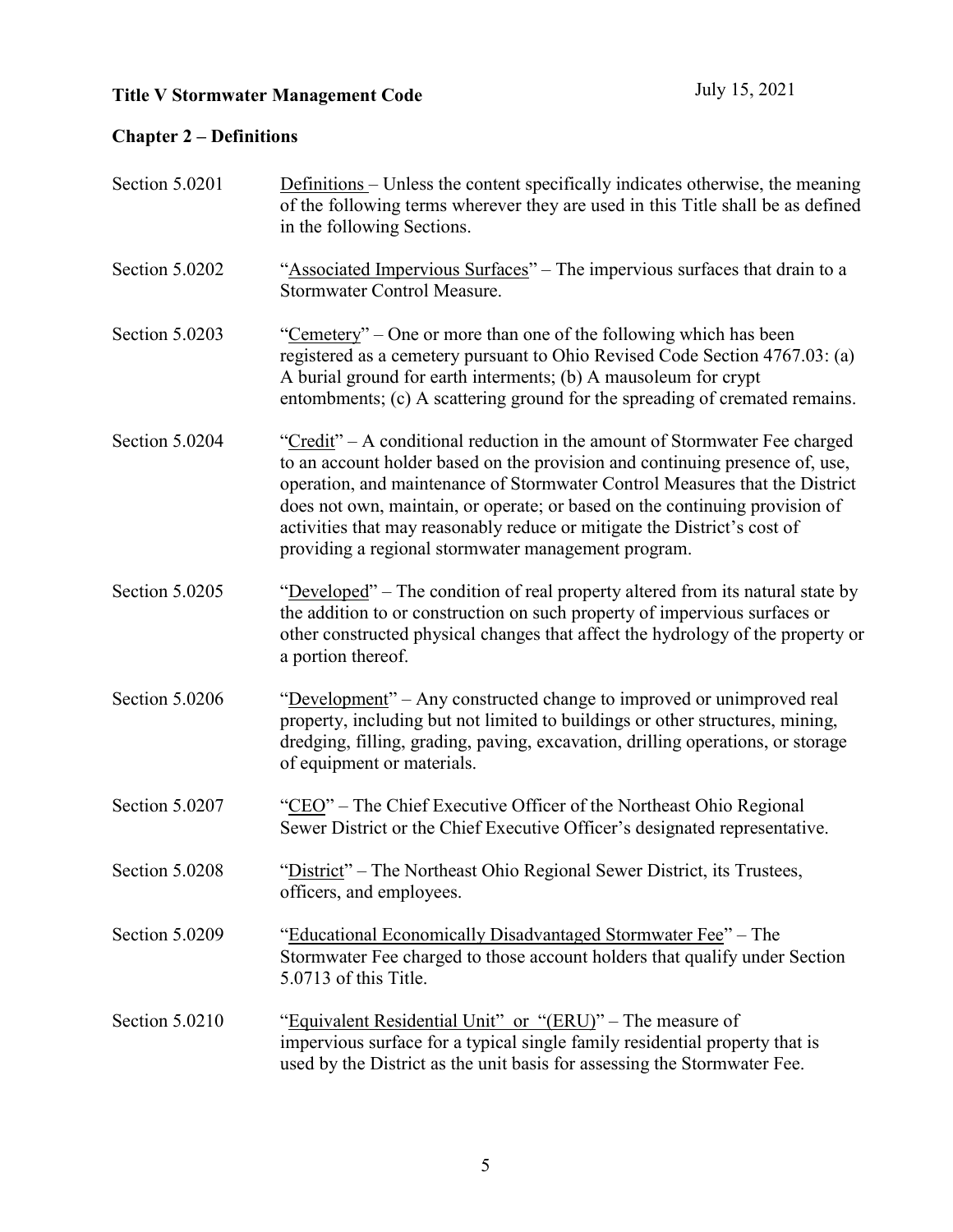| Section 5.0211 | "Homestead" – A dwelling or unit in a multiple-unit dwelling or<br>condominium which has a separate water connection and is owned and<br>occupied as a home by an individual.                                                                                                                                                                                                                                                                                                                                                                                                                                                                                                                                                                                                      |
|----------------|------------------------------------------------------------------------------------------------------------------------------------------------------------------------------------------------------------------------------------------------------------------------------------------------------------------------------------------------------------------------------------------------------------------------------------------------------------------------------------------------------------------------------------------------------------------------------------------------------------------------------------------------------------------------------------------------------------------------------------------------------------------------------------|
| Section 5.0212 | "Impervious Surfaces" – Developed surfaces that either prevent or<br>significantly slow the infiltration of water into the ground compared to the<br>manner that such water entered the ground prior to development, or which<br>cause water to run off in greater quantities or at an increased rate of flow than<br>that present prior to development. Impervious surfaces shall include, without<br>limitation, rooftops, traveled gravel areas, asphalt or concrete paved areas,<br>private access roads, driveways and parking lots, and patio areas.                                                                                                                                                                                                                         |
| Section 5.0213 | "Inappropriate Connection" – A connection that conveys sanitary sewage or<br>industrial waste to the Regional Stormwater System or has the potential to<br>impact the Regional Stormwater System through such a connection to the<br>Local Stormwater System.                                                                                                                                                                                                                                                                                                                                                                                                                                                                                                                      |
| Section 5.0214 | "Local Stormwater System" – The entire system of watercourses, stormwater<br>conveyance structures, or Stormwater Control Measures owned and/or<br>operated by a private entity or a unit of local government other than the<br>District. The Local Stormwater System shall include those watercourses,<br>stormwater conveyance structures, or Stormwater Control Measures not<br>designated as part of the Regional Stormwater System.                                                                                                                                                                                                                                                                                                                                           |
| Section 5.0215 | "Member Community" – Any city, village, or township wholly or partly<br>within the District's stormwater service area.                                                                                                                                                                                                                                                                                                                                                                                                                                                                                                                                                                                                                                                             |
| Section 5.0216 | "Not-for-Profit Cemetery" – A company or association incorporated for<br>cemetery purposes whose land is held exclusively for cemetery or burial<br>purposes, with no view to profit, which is exempt from taxation pursuant to<br>Chapter 1721 of the Ohio Revised Code.                                                                                                                                                                                                                                                                                                                                                                                                                                                                                                          |
| Section 5.0217 | "Non-Self-Supporting Municipal Functions" – Municipal functions of<br>Member Communities that are exempt from sewage charges as provided for in<br>the judicial orders establishing the District. This exemption applies to<br>municipal buildings which can be shown to house functions that are not<br>proprietary in nature, including city halls, police and fire departments, service<br>garages, and recreation facilities such as parks, playgrounds, indoor recreation<br>facilities, swimming pools, and ice rinks. Nothing in this definition precludes<br>the application of this definition to unincorporated Member Communities<br>including townships. The final determination of Non-Self-Supporting<br>Municipal Functions shall be made by the Board of Trustees. |
| Section 5.0218 | "Non-Residential Parcels" – All parcels in the District's stormwater service<br>area that are not classified as Residential Parcels by the District.                                                                                                                                                                                                                                                                                                                                                                                                                                                                                                                                                                                                                               |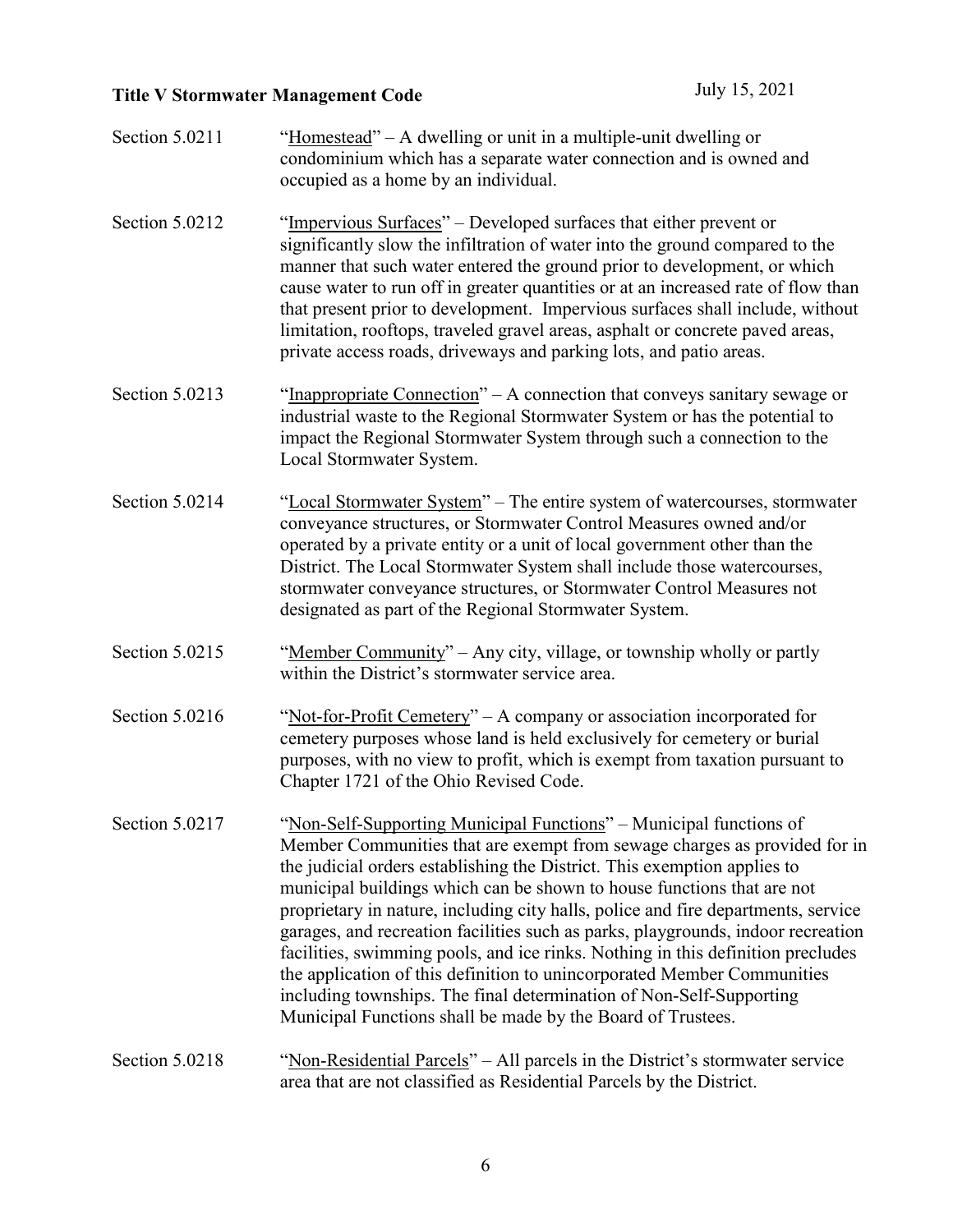| Section 5.0219 | "Owner" – Any person having a legal or equitable ownership interest in real<br>property, including any person that owns real property. Persons who may own<br>real property include, but are not limited to, agents, executors, administrators,<br>trustees, lessees, or guardians of an estate for the holder of legal title. A<br>person whose only interest in real property is as a secured lender does not own<br>the real property. Owner also includes a person who is a vendor in possession<br>under a purchase agreement or a land contract, or mortgagor, one or more<br>joint tenants with rights of survivorship and tenants in common.                                                                                                                                                                                                                                                                                                                                                         |
|----------------|--------------------------------------------------------------------------------------------------------------------------------------------------------------------------------------------------------------------------------------------------------------------------------------------------------------------------------------------------------------------------------------------------------------------------------------------------------------------------------------------------------------------------------------------------------------------------------------------------------------------------------------------------------------------------------------------------------------------------------------------------------------------------------------------------------------------------------------------------------------------------------------------------------------------------------------------------------------------------------------------------------------|
| Section 5.0220 | "Permanently and Totally Disabled" - A person who has, on January 1 of the<br>year of application for the Stormwater Homestead Fee, some impairment in<br>body or mind that makes him or her unfit to work at any substantially<br>remunerative employment which he or she is reasonably able to perform and<br>which will, with reasonable probability, continue for an indefinite period of at<br>least twelve months without any present indication of recovery therefrom or<br>has been certified as permanently or totally disabled by a state or federal<br>agency having the function of so classifying a person. An application for<br>reduction based upon a physical disability shall be accompanied by a<br>certificate signed by a physician, and an application based upon a mental<br>disability shall be accompanied by a certificate signed by a physician or<br>psychologist licensed to practice in Ohio, attesting to the fact that the<br>applicant is permanently and totally disabled. |
| Section 5.0221 | "Regional Stormwater System" – The entire system of watercourses,<br>stormwater conveyance structures, and Stormwater Control Measures in the<br>District's stormwater service area that are owned and/or operated by the<br>District or over which the District has right of use for the management of<br>stormwater, including both naturally occurring and constructed facilities. The<br>Regional Stormwater System shall generally include those watercourses,<br>stormwater conveyance structures, and Stormwater Control Measures<br>receiving drainage from three hundred (300) acres of land or more. The<br>District shall maintain a map of the Regional Stormwater System that shall<br>serve as the official delineation of such system.                                                                                                                                                                                                                                                        |
| Section 5.0222 | "Regional Stormwater Management Program" – All activities necessary to<br>operate, maintain, improve, administer, and provide Stormwater Management<br>of the Regional Stormwater System and to facilitate and integrate activities<br>that benefit and improve watershed conditions across the District's stormwater<br>service area.                                                                                                                                                                                                                                                                                                                                                                                                                                                                                                                                                                                                                                                                       |
| Section 5.0223 | "Residential Parcels" – Parcels containing single-family homes, as well as<br>apartment buildings, townhouses, condominiums, cooperatives, and other<br>multifamily housing of four (4) units or less.                                                                                                                                                                                                                                                                                                                                                                                                                                                                                                                                                                                                                                                                                                                                                                                                       |
| Section 5.0224 | "Separate Sanitary Sewer Overflow" – Per Section 3.0222 of this Code of<br>Regulations, shall mean that sanitary flow which escapes from the separate                                                                                                                                                                                                                                                                                                                                                                                                                                                                                                                                                                                                                                                                                                                                                                                                                                                        |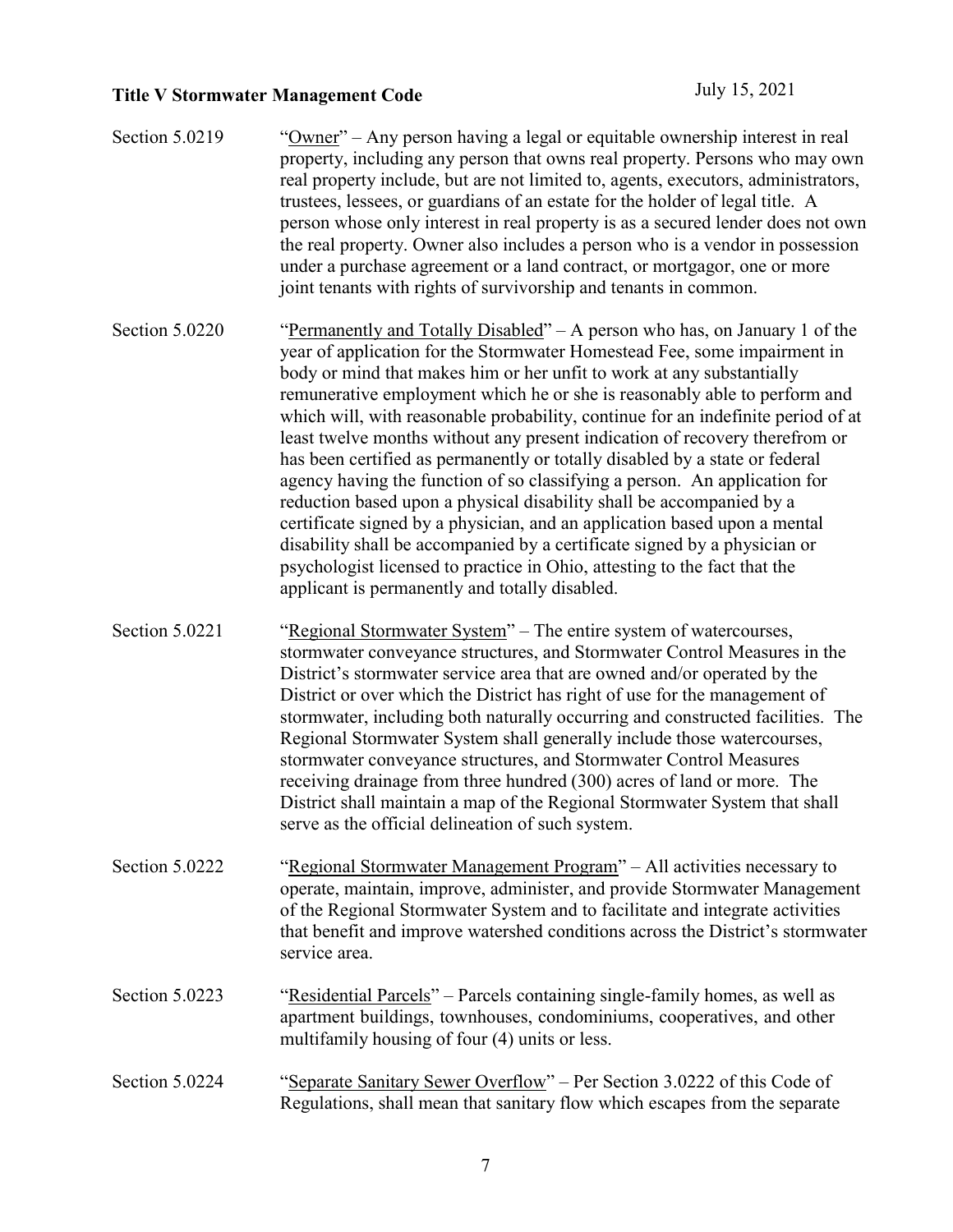sanitary sewer system to storm sewers, combined sewers, watercourses, or ground surface.

- Section 5.0225 "Sixty-five Years of Age or Older" A person who has attained age sixtyfour (64) prior to January 1 of the year of application for the Stormwater Homestead Fee.
- Section 5.0226 "Stormwater Control Measures" or "SCMs" An activity, measure, structure, device, or facility that helps to achieve stormwater management objectives including, without limitation, schedules of activities, prohibitions of practices, operation and maintenance procedures, treatment requirements, and other practices to prevent or reduce the pollution of water resources, to control stormwater volume and/or rate, or to otherwise limit impacts to the Regional Stormwater System. SCMs shall be designed to minimize maintenance and reduce the potential for failure.
- Section 5.0227 "Stormwater Fee" The fee charged by the Northeast Ohio Regional Sewer District on all impervious surfaces within the District's stormwater service area as authorized by this Title for the purpose of funding costs related to the Regional Stormwater Management Program.
- Section 5.0228 "Stormwater Homestead Fee" The Stormwater Fee charged to those account holders that qualify under Section 5.0712 of this Title.
- Section 5.0229 "Stormwater Management" The process and activities involved in planning, financing, design, improvement, construction, inspection, monitoring, maintenance, operation, and regulation for the handling of stormwater runoff, considering both the quantity and quality of the runoff and the stability and function of stormwater systems.
- Section 5.0230 "Stormwater Management Plan" The written documents and plans that set forth the Stormwater Management for a particular site, parcel, or area which meet the requirements of a Member Community's stormwater management regulation.
- Section 5.0231 "Stormwater Master Plan" The District's plans for protecting and managing the Regional Stormwater System within a watershed.
- Section 5.0232 "Stormwater Runoff" Stormwater that flows into ditches, watercourses, storm sewers, or other concentrated flow patterns during and following precipitation, including rain runoff, snowmelt runoff, and surface runoff.
- Section 5.0233 "Stormwater Service Area" All of the District's service area, excluding non-Member Communities and including those non-Member Communities with which the District has entered into an agreement for stormwater-only services as detailed in Section 5.0103.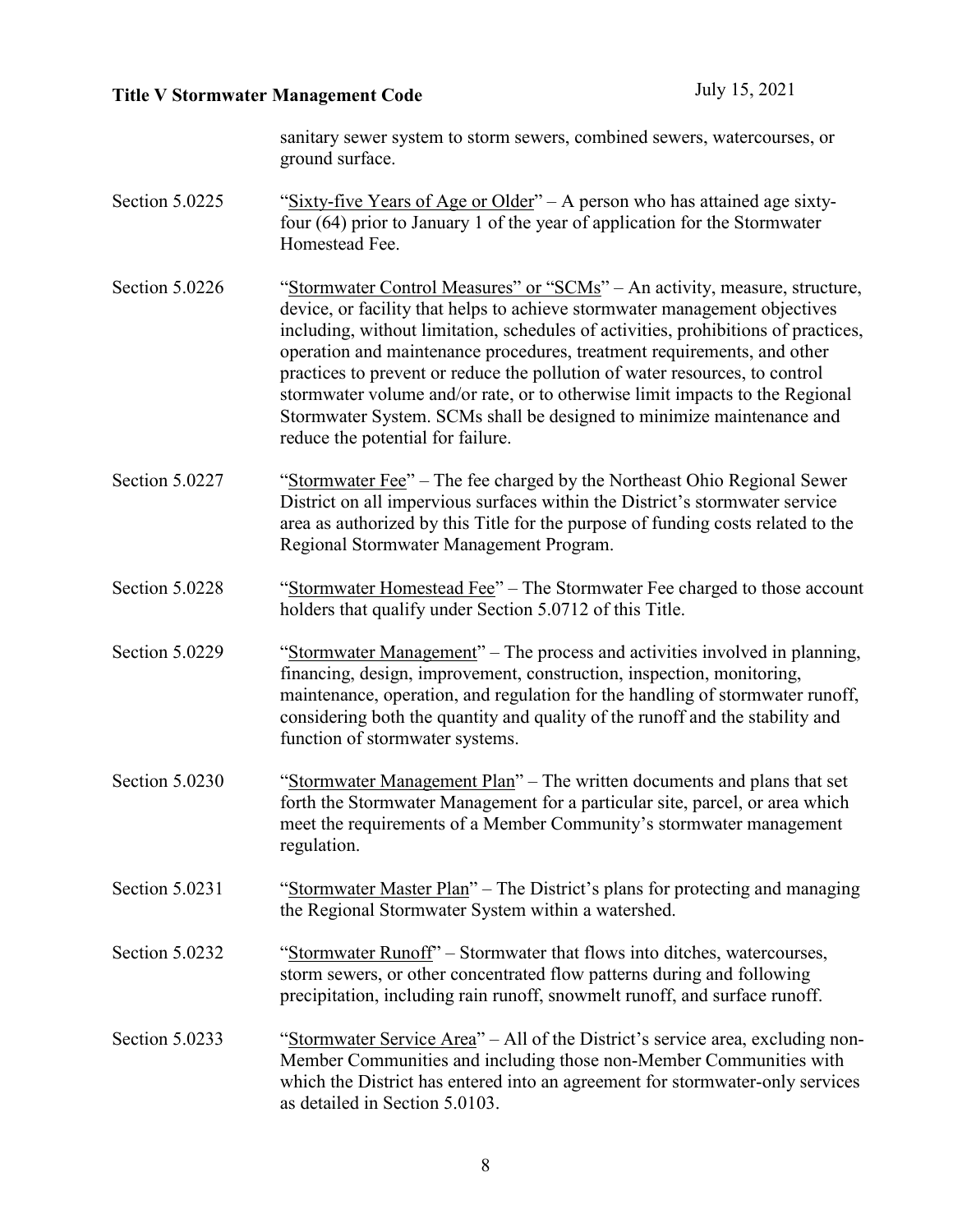| Section 5.0234 | "Undeveloped" – The condition of a parcel unaltered by construction or the<br>addition of impervious surface.                                                                                                                                                                                                                                                                          |
|----------------|----------------------------------------------------------------------------------------------------------------------------------------------------------------------------------------------------------------------------------------------------------------------------------------------------------------------------------------------------------------------------------------|
| Section 5.0235 | "Watershed" – An extent of land where Stormwater Runoff drains downhill<br>into a body of water, such as a river, lake, reservoir, estuary, or wetland. The<br>Watershed includes both the streams and rivers that convey the water as well<br>as the land surfaces from which water drains into those channels, and is<br>separated from adjacent Watersheds by a topographic divide. |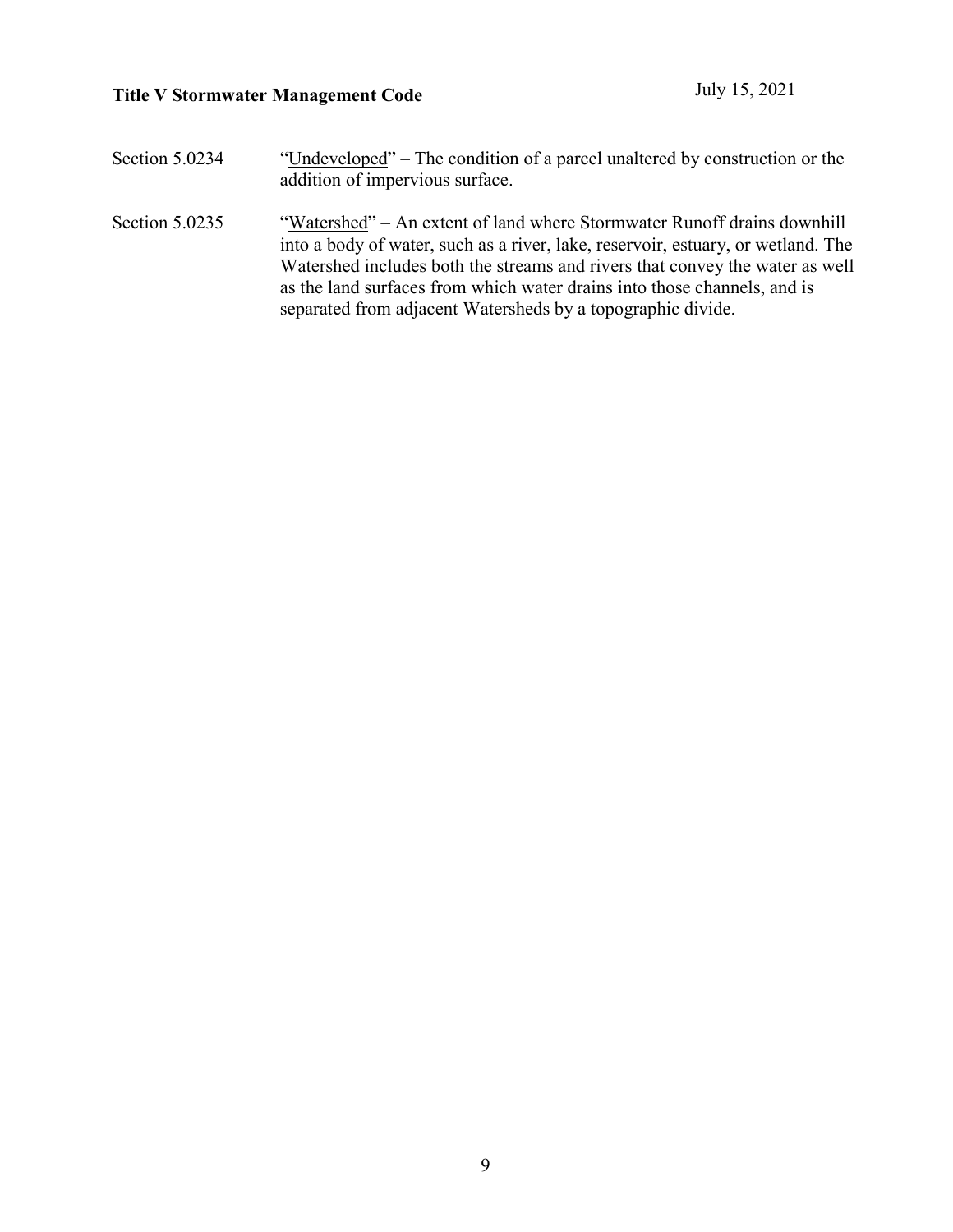#### **Chapter 3 – Findings and Purpose**

Section 5.0301 The District makes the following findings: (a) Flooding is a significant threat to public and private property. (b) Streambank erosion is a significant threat to public and private property, water quality, wildlife, and aquatic and terrestrial habitats. (c) Inadequate stormwater management damages the water resources of Northeast Ohio, impairing the ability of these waters to sustain ecological and aquatic systems. (d) A watershed-based approach to stormwater management is necessary to effectively and efficiently plan, design, construct, and maintain long-term solutions to stormwater problems. (e) An adequate funding source is necessary to provide a watershed-based approach to stormwater management. (f) Impervious surface on a given parcel relates to the volume, rate and/or pollutant loading of stormwater runoff discharged from that parcel. (g) The measurement of impervious surface that causes stormwater runoff provides an equitable and adequate basis for a system of fees for funding a watershed-based approach to stormwater management. Section 5.0302 The District further finds that implementing a Regional Stormwater Management Program is necessary to address the issues in Section 5.0301 through the following activities: (a) Comprehensive management of the Regional Stormwater System. (b) Support, facilitation, and coordination with Member Communities on Stormwater Management activities. (c) Development and implementation of Stormwater Master Plans for those portions of the Rocky River, Cuyahoga River, Lake Erie Direct Tributaries, and Chagrin River watersheds within the District's

> (d) Construction and implementation of necessary Stormwater Control Measures to address current, and minimize new flooding and erosion issues affecting the Regional Stormwater System.

stormwater service area.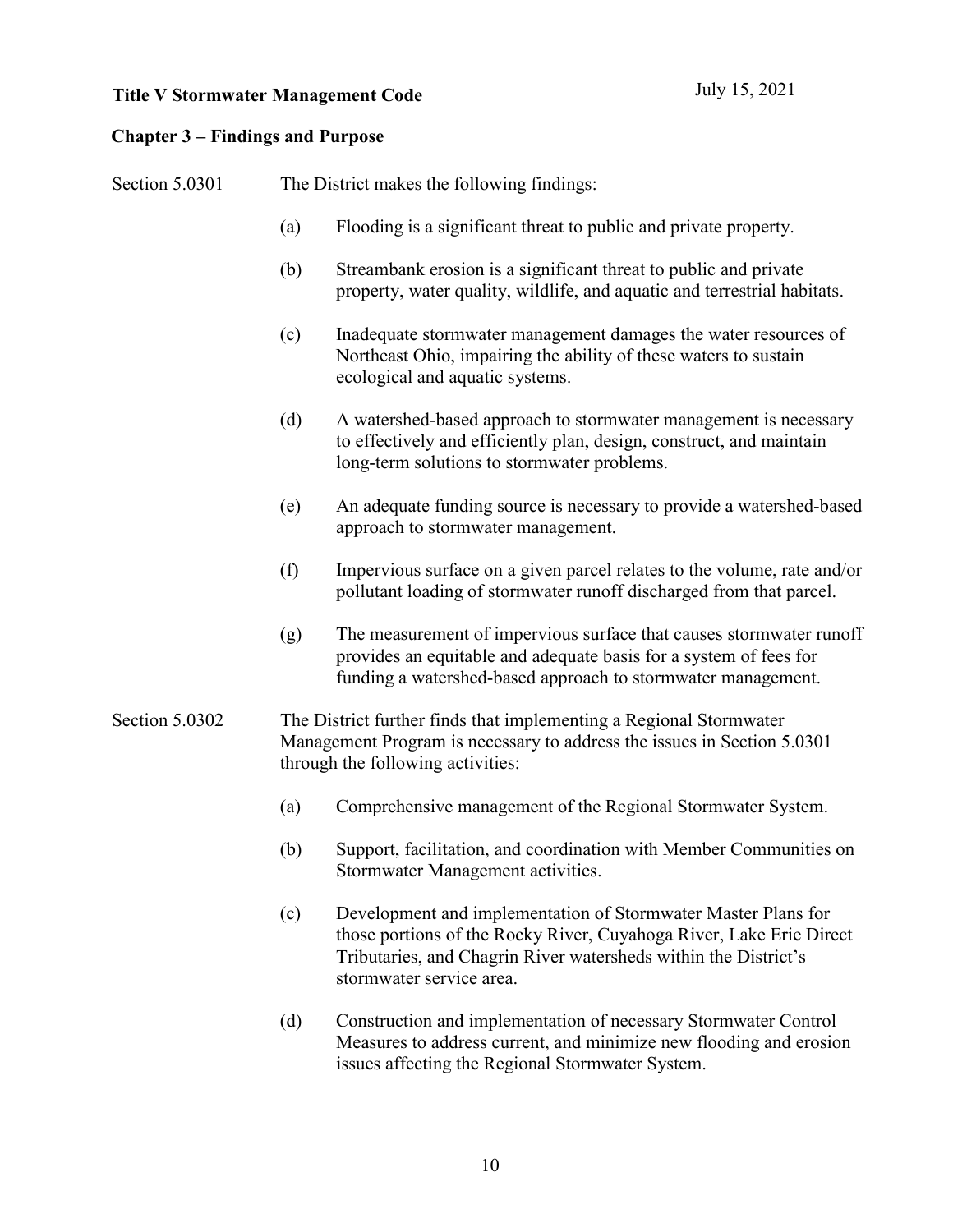- (e) Inspection, operation, maintenance, and monitoring activities to address current, and minimize new, flooding and erosion issues affecting the Regional Stormwater System.
- Section 5.0303 The purpose of this Title is to establish the Regional Stormwater Management Program through which the District and each Member Community served by the Regional Stormwater Management Program shall work in a cooperative manner to address stormwater management problems.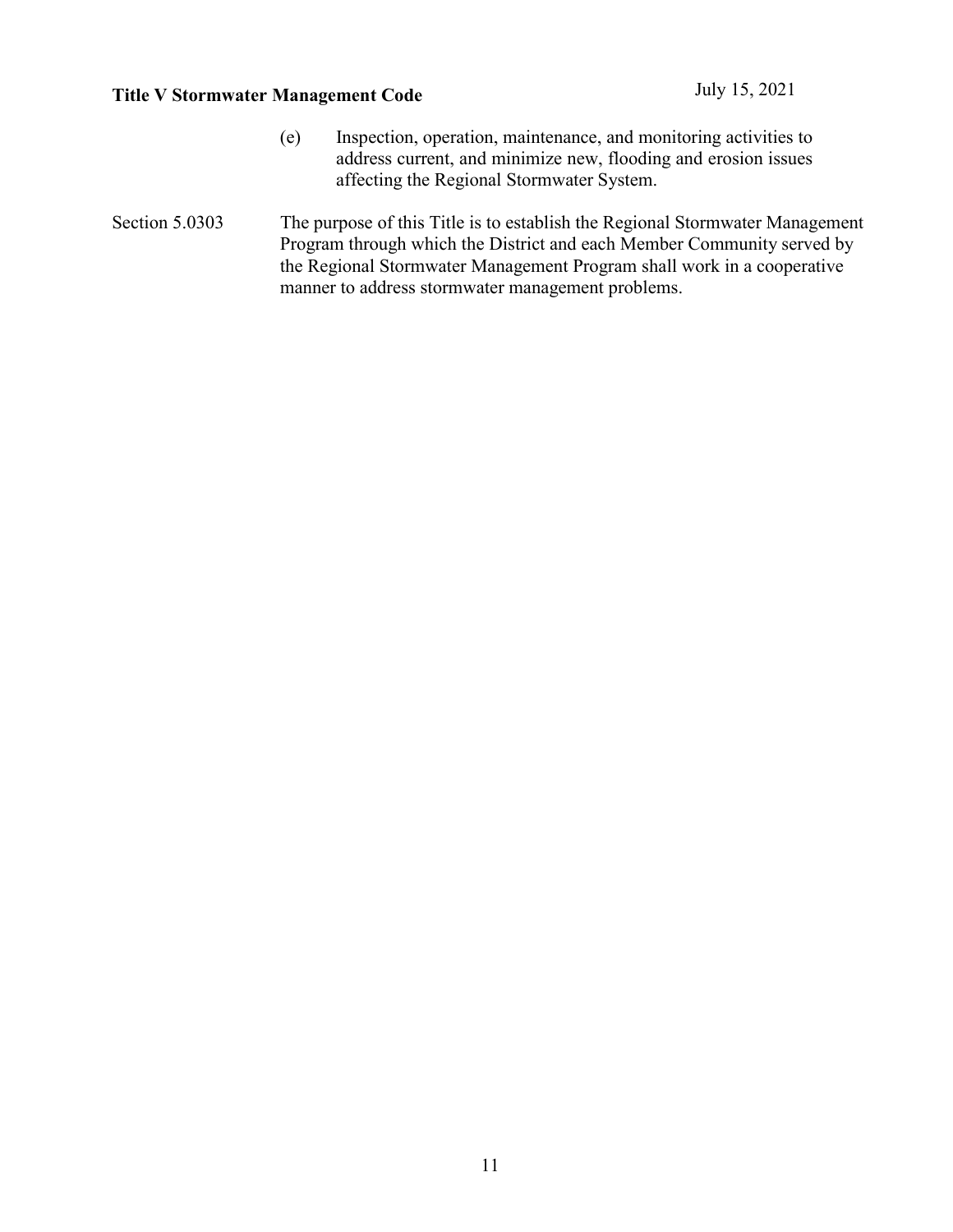## **Chapter 4 – Administration**

| Section 5.0401 | Administrative Rules, Policies, and Procedures - The Chief Executive Officer<br>shall adopt, amend, and alter written rules, policies, and procedures governing<br>the administration of this Title. Such rules, policies, and procedures shall not<br>conflict with nor waive any provisions of this Title.                                                                                                                                                                                                                                                                                                                                                                                                            |
|----------------|-------------------------------------------------------------------------------------------------------------------------------------------------------------------------------------------------------------------------------------------------------------------------------------------------------------------------------------------------------------------------------------------------------------------------------------------------------------------------------------------------------------------------------------------------------------------------------------------------------------------------------------------------------------------------------------------------------------------------|
| Section 5.0402 | Stormwater Fee Adjustments - The Chief Executive Officer may grant<br>Stormwater Fee Adjustments to account holders whose circumstances may<br>not be fully or appropriately reflected in the application of the Stormwater<br>Fee detailed in this Title. Pursuant to Section 5.0401, the Chief Executive<br>Officer shall establish rules, policies, and procedures for the review and<br>administration of such Stormwater Fee Adjustments.                                                                                                                                                                                                                                                                          |
| Section 5.0403 | Appeals - For the purposes of this Title, any person who disagrees with any<br>final determination of the Chief Executive Officer in the administration of this<br>Title with regard to classification of parcels, Stormwater Fees, application of<br>credits, final administrative rules, policies, or procedures, and any other<br>matters related to the District's administration of the Regional Stormwater<br>Management Program shall have thirty (30) days from the date of notification<br>of such determination to apply for a hearing in accordance with Section<br>5.0404 of this Title and the Rules of Procedure for Administrative<br>Determinations Made by the Northeast Ohio Regional Sewer District. |
| Section 5.0404 | Hearing – All appeals of administrative determinations shall be heard by the<br>Board of Trustees, or by a Hearing Officer appointed pursuant to Section 2.2<br>of the Rules of Procedure for Administrative Determinations Made by the<br>Northeast Ohio Regional Sewer District.                                                                                                                                                                                                                                                                                                                                                                                                                                      |
| Section 5.0405 | Enforcement – The Chief Executive Officer, or the Chief Executive<br>Officer's designee, shall administer and enforce this Title.                                                                                                                                                                                                                                                                                                                                                                                                                                                                                                                                                                                       |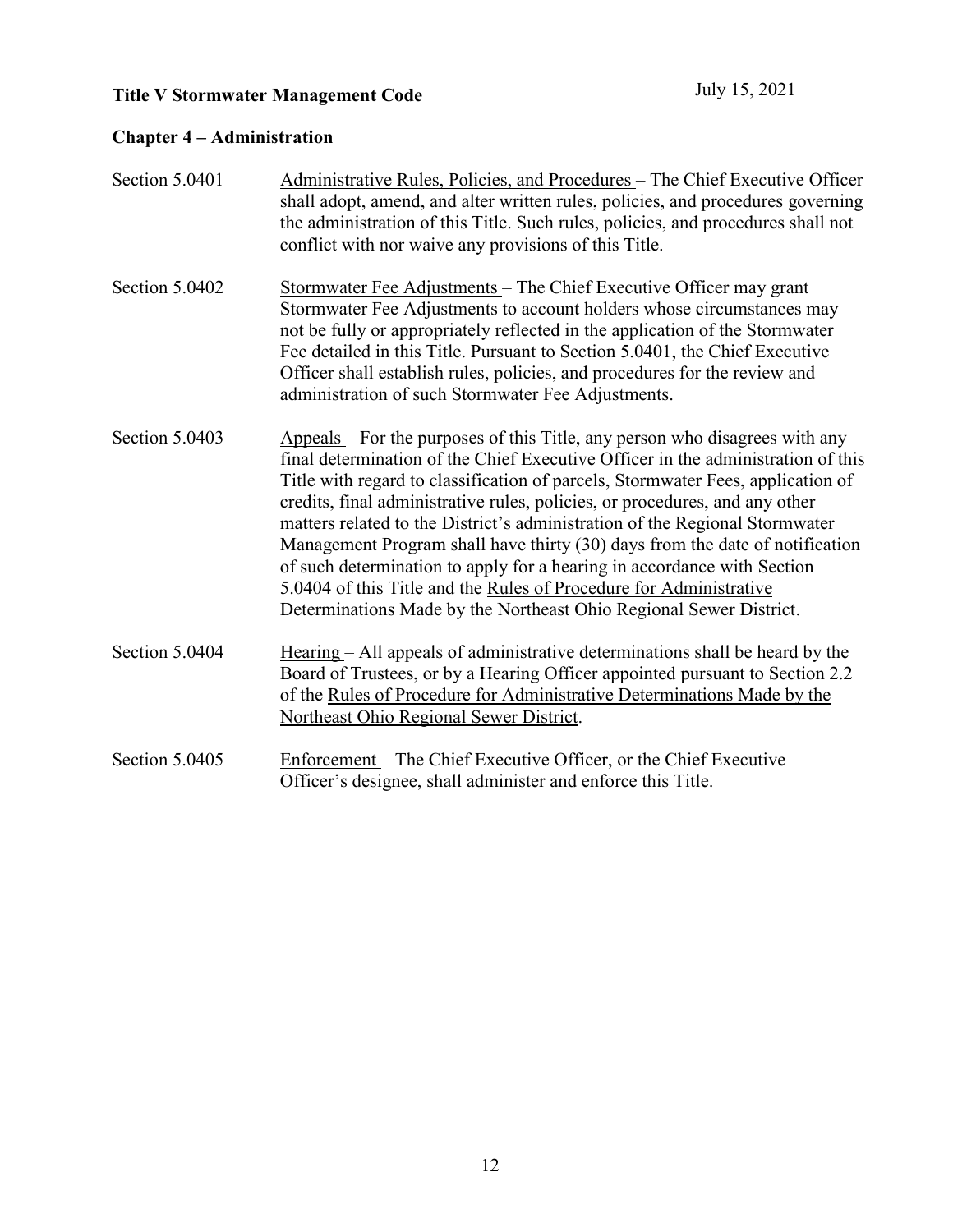## **Chapter 5 – Authority and Responsibility**

| Section 5.0501 | <u>Management of the Regional Stormwater System</u> – The District shall provide<br>overall Stormwater Management of the Regional Stormwater System,<br>including planning, financing, design, improvement, construction, inspection,<br>monitoring, maintenance, operation, and regulation for the proper handling of<br>stormwater runoff and the development and provision of technical support<br>information and services to Member Communities.                                                                                                                                                                                                                                                                                                                                                                                                                                                        |
|----------------|--------------------------------------------------------------------------------------------------------------------------------------------------------------------------------------------------------------------------------------------------------------------------------------------------------------------------------------------------------------------------------------------------------------------------------------------------------------------------------------------------------------------------------------------------------------------------------------------------------------------------------------------------------------------------------------------------------------------------------------------------------------------------------------------------------------------------------------------------------------------------------------------------------------|
| Section 5.0502 | Watershed Support, Facilitation, and Regional Coordination – The District<br>shall facilitate, coordinate, integrate, and maintain other stormwater-related<br>services, programs, and initiatives, generally on a watershed basis. Such<br>services, programs, and initiatives shall be supportive of District and Member<br>Community goals and objectives, including clean water, stream stability, flood<br>control, education, account-holder service, and development of additional<br>funding for Member Community stormwater management priorities.                                                                                                                                                                                                                                                                                                                                                  |
|                | As part of these services, the District shall provide support to Member<br>Communities with the Ohio Environmental Protection Agency's National<br>Pollutant Discharge Elimination System (NPDES) General Permit for<br>Municipal Separate Storm Sewer Systems requirements under Public<br>Education and Outreach Minimum Control Measure, Public<br>Participation/Involvement Minimum Control Measure, Illicit Discharge<br>Detection and Elimination Minimum Control Measure, and Pollution<br>Prevention/Good Housekeeping Minimum Control Measure through<br>cooperative agreements with applicable Soil and Water Conservation<br>Districts, County Boards of Health, and other service providers. The District<br>may also review development projects, local regulatory changes, and local<br>stormwater management issues at Member Community request and based on<br>available District resources. |
| Section 5.0503 | Regional Stormwater System Map - The District shall develop and maintain a<br>map of the Regional Stormwater System and an inventory of Stormwater<br>Control Measures that it owns or for which it has operational responsibility.<br>The Regional Stormwater System map and inventory shall be available for<br>public review. The map and inventory shall define the description of the<br>District's responsibility area and assets over which it has ownership or<br>operational responsibility.                                                                                                                                                                                                                                                                                                                                                                                                        |
| Section 5.0504 | Watershed Advisory Committees - The District shall establish Watershed<br>Advisory Committees for those portions of the Rocky River, Cuyahoga River,<br>Lake Erie Direct Tributaries, and Chagrin River watersheds within the<br>District's stormwater service area. Per Section 5.0401, the Chief Executive<br>Officer shall establish rules, policies, and procedures for the membership and<br>administration of the Watershed Advisory Committees and these shall be                                                                                                                                                                                                                                                                                                                                                                                                                                     |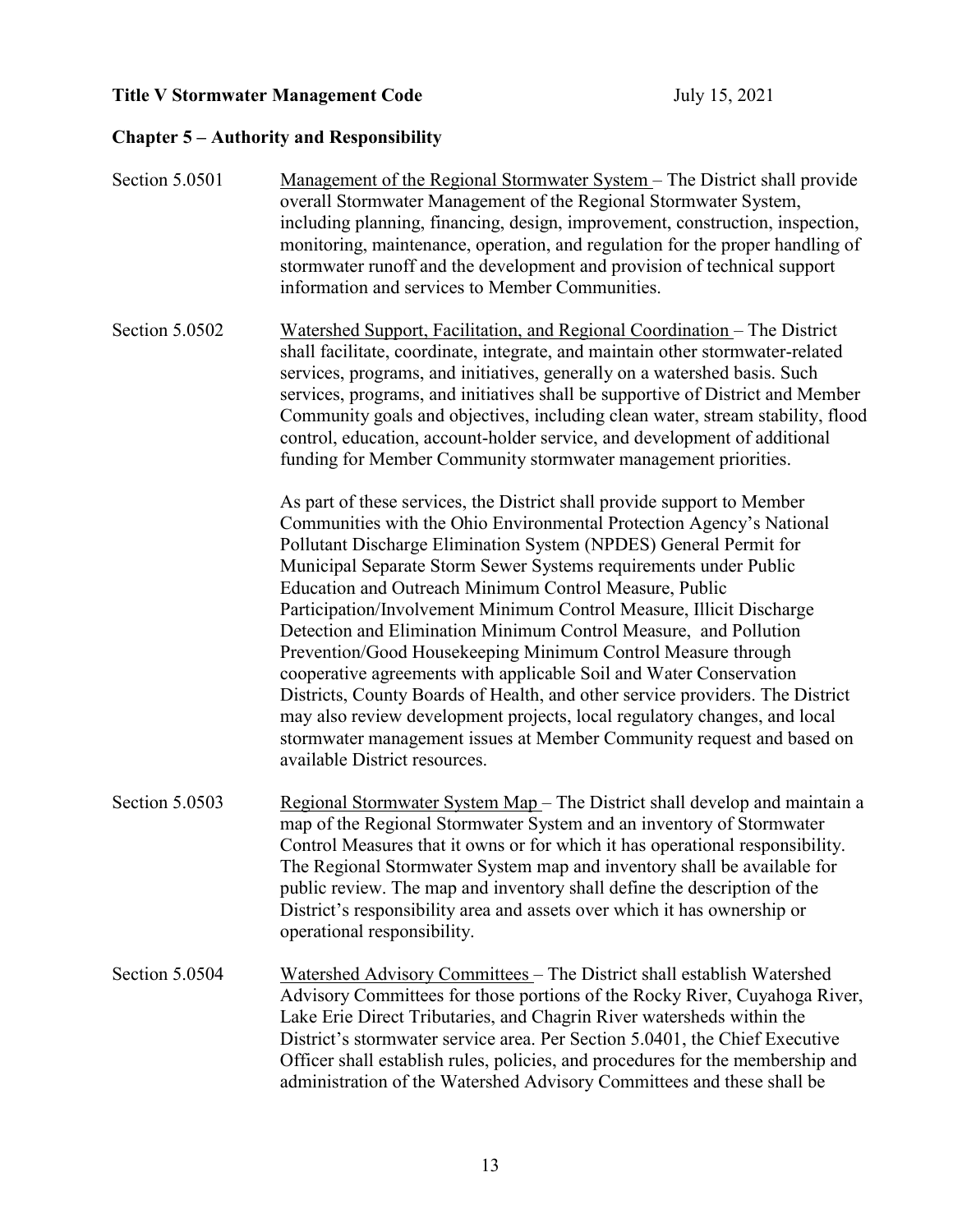available for Member Community review and comment. The Watershed Advisory Committees shall:

- (a) Be composed of representatives from each Member Community as designated by the Mayor or Township Trustees. Each Member Community in the subject watershed shall have one (1) position on the Watershed Advisory Committee. In the event that a Member Community is in two (2) or more watersheds, that Member Community shall have one (1) position on each applicable Watershed Advisory Committee. Public agencies with control over infrastructure in a District watershed, including but not limited to the Ohio Department of Transportation, Counties, and Regional Park Districts, shall have one (1) position each on the Watershed Advisory Committees for their applicable watersheds. The director of the public agency shall designate the agency's representative. The members of the Watershed Advisory Committees shall serve at the pleasure of their appointing agency or Member Community.
- (b) Assist the District in determining Regional Stormwater Management Program activities and priorities in each watershed. The recommendations of Watershed Advisory Committees shall be considered during the preparation of each Stormwater Master Plan. Per Ohio Revised Code 6119, the final determination of any expenditure by the District shall be made by the Board of Trustees.
- (c) Assist the District in developing, as necessary, additional regional stormwater standards as discussed in Chapter 6 of this Title.
- Section 5.0505 Stormwater Master Plans –The District shall develop Stormwater Master Plans for those portions of the Rocky River, Cuyahoga River, Lake Erie Direct Tributaries, and Chagrin River watersheds within the District's stormwater service area to guide the Regional Stormwater Management Program. The plans shall address both the needs of the Regional Stormwater System and of the watersheds. They shall include input from Watershed Advisory Committees described in Section 5.0504 and shall be updated as reasonable and necessary.
- Section 5.0506 Construction Projects The District shall develop and implement a stormwater construction plan for the Regional Stormwater System and District-owned or -operated Stormwater Control Measures. Projects shall be identified through Watershed Advisory Committees, Stormwater Master Plans, and by other means and shall be prioritized based on a weighting of factors developed by the District and reviewed by Watershed Advisory Committees.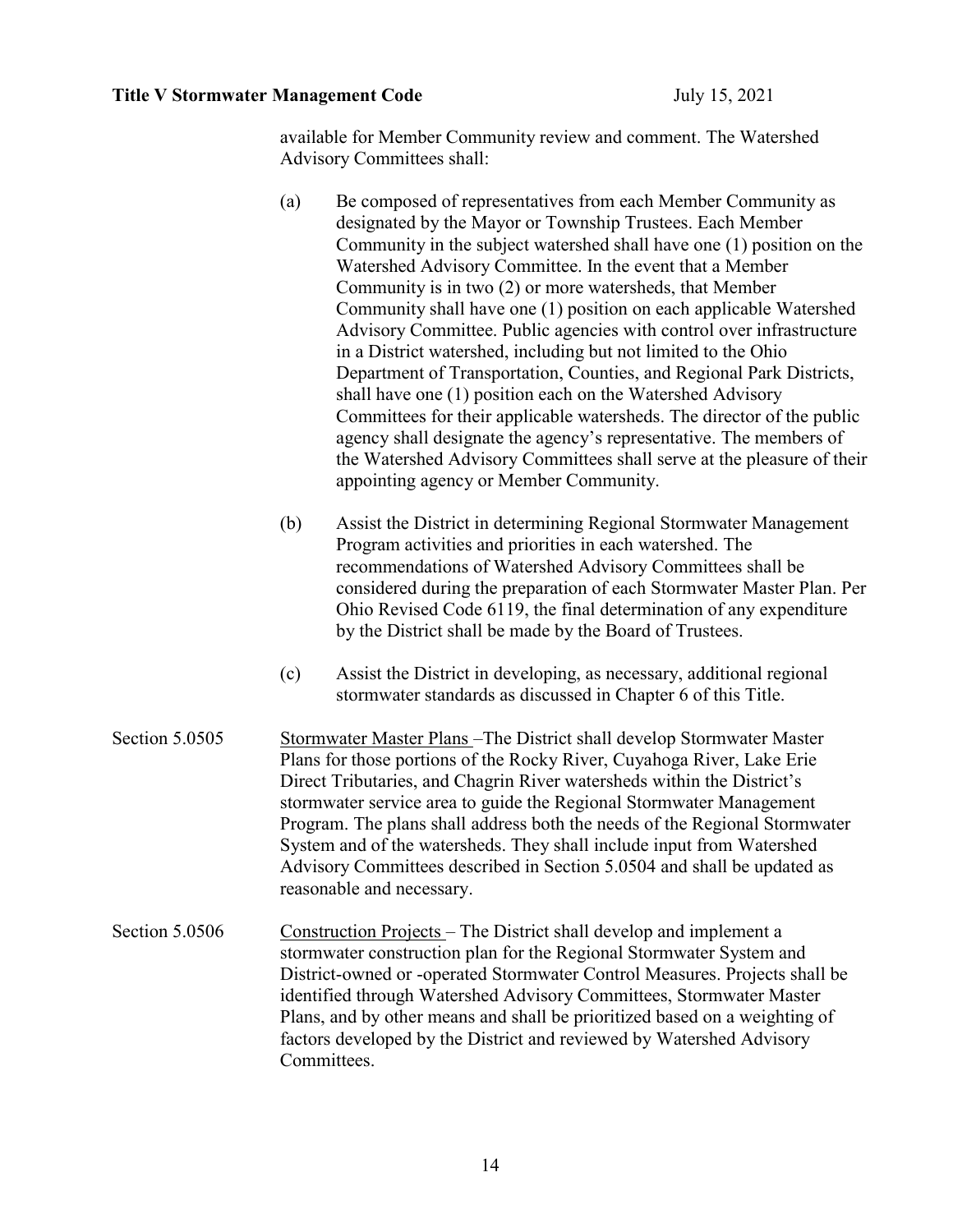|                | Projects included in the stormwater construction plan shall be related to the<br>proper function of the Regional Stormwater System. The stormwater<br>construction plan shall be reviewed annually and updated as reasonable and<br>necessary as new needs are identified. Projects shall involve Member<br>Community and Watershed Advisory Committee input.                                                                                                                                         |
|----------------|-------------------------------------------------------------------------------------------------------------------------------------------------------------------------------------------------------------------------------------------------------------------------------------------------------------------------------------------------------------------------------------------------------------------------------------------------------------------------------------------------------|
|                | All District-owned or -operated Stormwater Control Measures shall be<br>covered by the appropriate permanent easement to the District for inspection,<br>monitoring, maintenance, and other necessary activities. The acquisition of<br>easements shall be the responsibility of the District.                                                                                                                                                                                                        |
| Section 5.0507 | Inspection, Operation, Maintenance, and Monitoring Activities - The District,<br>as part of its operations and maintenance activity, shall develop and<br>implement inspection, maintenance, and monitoring plans for the Regional<br>Stormwater System and District-owned or -operated Stormwater Control<br>Measures.                                                                                                                                                                               |
|                | Activities shall be identified through Stormwater Master Plans, inspections,<br>Member Community requests, Watershed Advisory Committees, and by other<br>means and shall be prioritized based on a weighting of factors developed by<br>the District and reviewed by Watershed Advisory Committees.                                                                                                                                                                                                  |
|                | Activities included in the operations, maintenance, and monitoring plans shall<br>be related to the proper function of the Regional Stormwater System and<br>District-owned or -operated Stormwater Control Measures. These activities<br>shall include, but are not limited to, clearing debris from blocked culverts,<br>bridge abutments, and Regional Stormwater Control Measures, and the repair<br>of streambank erosion.                                                                       |
|                | The District shall have access to all parts of the Regional Stormwater System<br>for inspection and emergency response activities. Other than in emergency<br>circumstances, the District shall not undertake maintenance activities without<br>first entering into appropriate legal agreements with applicable property<br>owners and obtaining clearance from applicable local, state, and federal<br>agencies.                                                                                    |
| Section 5.0508 | <b>Review of Stormwater Management Plans – Member Communities shall</b><br>provide the District, or require to be provided to the District, copies of the<br>proposed Stormwater Management Plan for any project that is regulated by<br>the Member Community by ordinance or resolution and is located wholly<br>within the District's stormwater service area. Submission to the District shall<br>occur within seven (7) business days of the submission of such plans to the<br>Member Community. |
|                | The District shall review submissions for potential impacts to the Regional<br>Stormwater System and/or District-owned or -operated Stormwater Control                                                                                                                                                                                                                                                                                                                                                |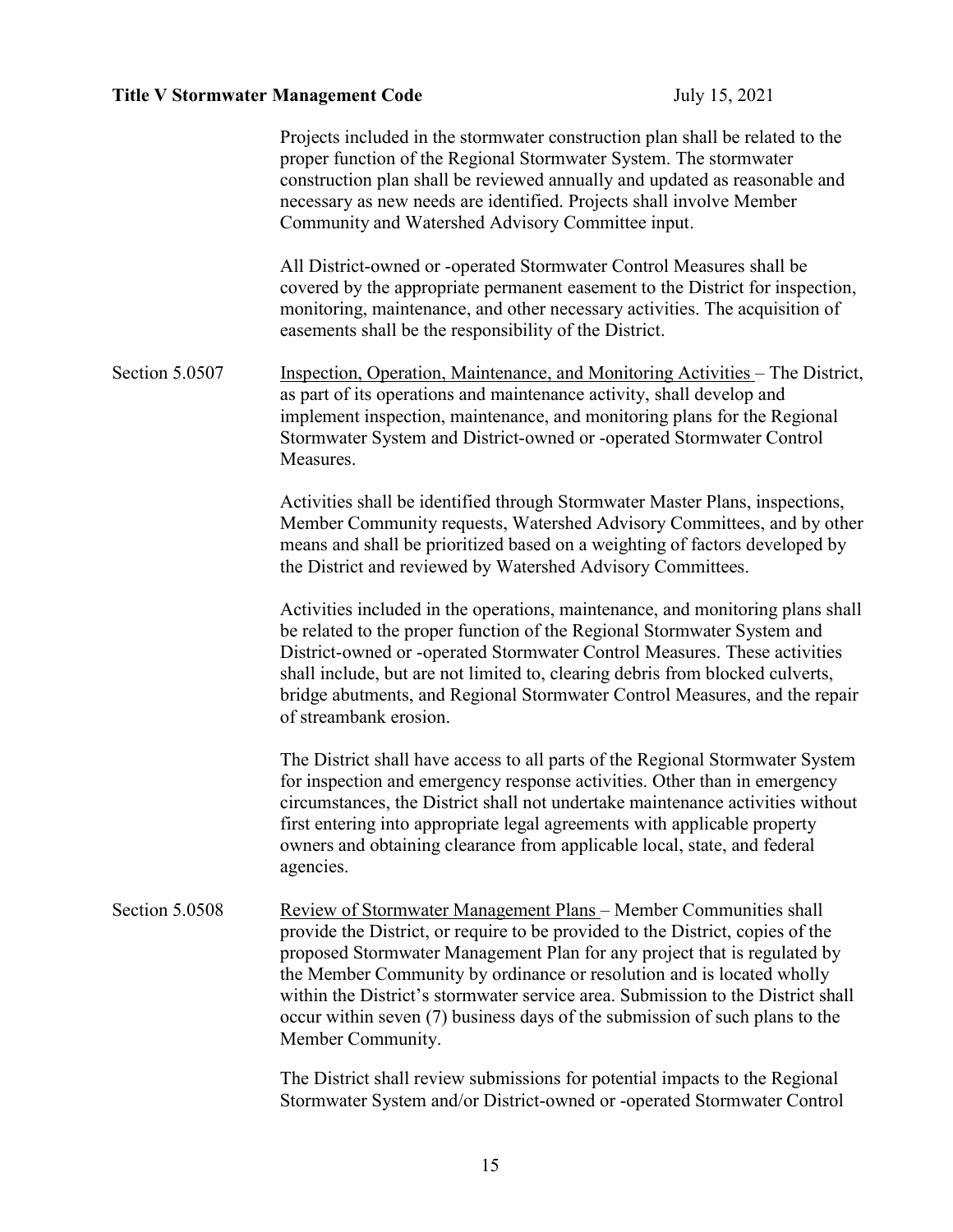|                | Measures. The District shall provide any review comments to the approving<br>Member Community within a timeframe mutually agreed upon by the<br>Member Community and the District. If a mutually agreed upon timeframe is<br>not established, District shall provide any review comments within fifteen<br>business (15) days of receiving the proposed Stormwater Management Plan. If<br>the District does not provide review comments within fifteen business (15)<br>days, or such other agreed timeframe, it shall be assumed that the District has<br>no comments on the proposed Stormwater Management Plan. |
|----------------|--------------------------------------------------------------------------------------------------------------------------------------------------------------------------------------------------------------------------------------------------------------------------------------------------------------------------------------------------------------------------------------------------------------------------------------------------------------------------------------------------------------------------------------------------------------------------------------------------------------------|
| Section 5.0509 | <u>Review of Stormwater Management Plans in Combined Sewer Areas</u> -The<br>District shall review Stormwater Management Plans for new development,<br>redevelopment, and other projects in the combined system pursuant to the<br>requirements set forth in Title IV of this Code of Regulations.                                                                                                                                                                                                                                                                                                                 |
| Section 5.0510 | Optional Local Services - The District may provide additional services to<br>Member Communities beyond those provided to all Member Communities<br>under the Regional Stormwater Management Program. Such additional<br>services shall be described in a service agreement with the interested Member<br>Community and shall be paid for as described by that service agreement.                                                                                                                                                                                                                                   |
| Section 5.0511 | Authority to Enter – Nothing in this Title shall be construed to impair the<br>District's emergency powers or restrict any power the District may have to<br>enter, inspect, or otherwise exercise pursuant to Chapter 6119 of the Ohio<br>Revised Code.                                                                                                                                                                                                                                                                                                                                                           |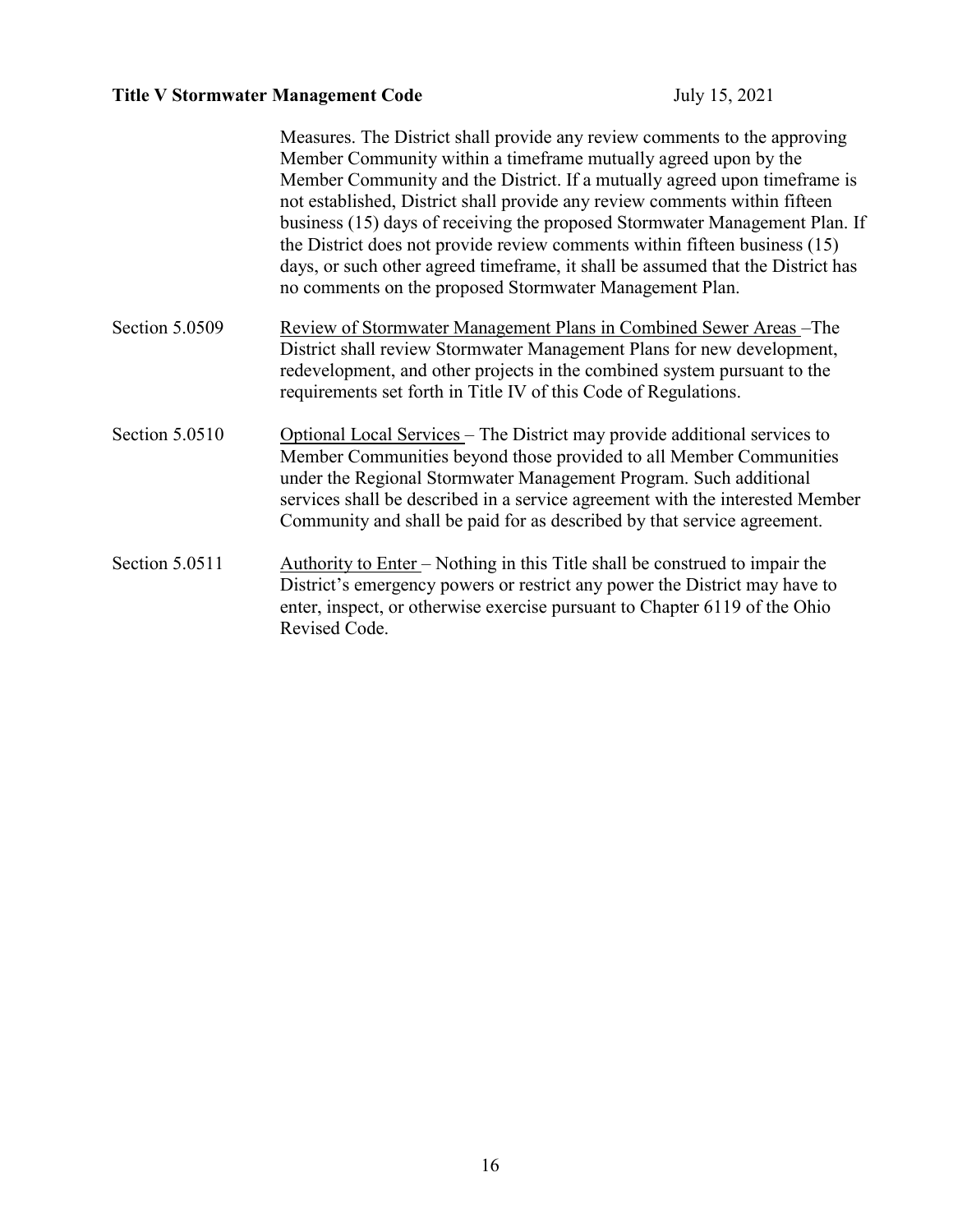#### **Chapter 6 – Standards and Requirements for Stormwater Management**

- Section 5.0601 Standards for Stormwater Management In order to insure the protection of the Regional Stormwater System, all Member Communities shall adopt minimum stormwater design and programmatic standards consistent with:
	- (a) The requirements of the Ohio Environmental Protection Agency's National Pollutant Discharge Elimination System (NPDES) General Permit for Municipal Separate Storm Sewer Systems, if applicable to the Member Community. These minimum standards shall include adopting the necessary local regulations as required under this General Permit.
	- (b) Additional standards that may be promulgated by the District as may be necessary and reasonable to protect the Regional Stormwater System. This section is reserved for the development of Stormwater Management standards as may be necessary and reasonable to protect the Regional Stormwater System based on findings of Stormwater Master Plans for each watershed of the District's stormwater service area and the recommendations of Watershed Advisory Committees. Per the requirements of Section 5.0401 of this Title, these additional standards shall be developed with review and comment of the Watershed Advisory Committees, based on findings in Stormwater Master Plans, and provided for Member Community review and comment prior to adoption by the Board of Trustees.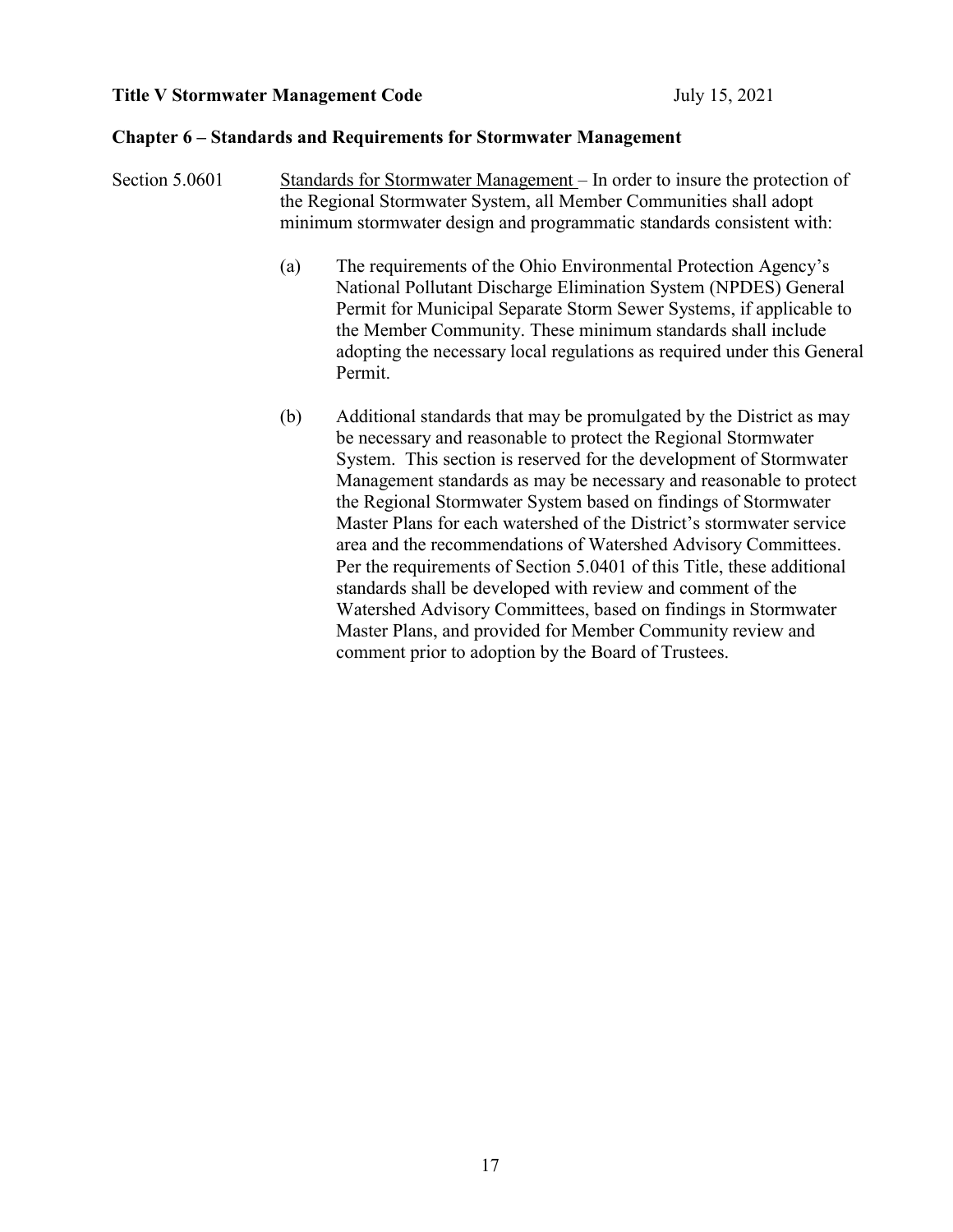### **Chapter 7 – Stormwater Fees**

Section 5.0701 Stormwater Account – The District will establish a separate account dedicated to the implementation and administration of the Regional Stormwater Management Program and maintain separate accounting of all revenues and expenses generated by or through the Regional Stormwater Management Program, including interest earnings on those revenues.

#### Section 5.0702 General Funding Policy

- (a) It shall be the policy of the District that funding for the Regional Stormwater Management Program shall be equitably derived through methods that have a demonstrable relationship to the varied demands imposed on the Regional Stormwater Management Program by individual parcels and/or the level of service rendered by or resulting from the provision of the Regional Stormwater Management Program. Stormwater Fees shall be structured so as to be fair and reasonable, and shall bear a substantial relationship to the cost of providing the Regional Stormwater Management Program throughout the District's stormwater service area. Similarly situated properties shall be charged similar Stormwater Fees. Stormwater Fees shall be structured to be consistent in their application and shall be coordinated with the use of any other funding methods employed for the Regional Stormwater Management Program within the District.
- (b) The Stormwater Fee will reflect all costs for all aspects of the Regional Stormwater Management Program.
- (c) As set forth in Chapter 8 of this Title, credits against Stormwater Fees may be provided for private investments and/or activities that reduce a parcel's use of and/or impacts on the Regional Stormwater System or that reduce the costs of the Regional Stormwater Management Program. The monetary value of any approved credits shall bear a substantial relationship to the stormwater service demand reduction, impact reduction, or estimated cost reduction.
- Section 5.0703 Parcel Classification The District shall classify all parcels within the District stormwater service area in accordance with this Title without regard to whether the parcel receives District services under other Titles of this Code of Regulations.
- Section 5.0704 Stormwater Fees A Stormwater Fee based upon a calculation of the amount of Impervious Surface on a parcel shall be imposed on every parcel within the District's stormwater service area. excluding exempted parcels under Section 5.0705 of this Title: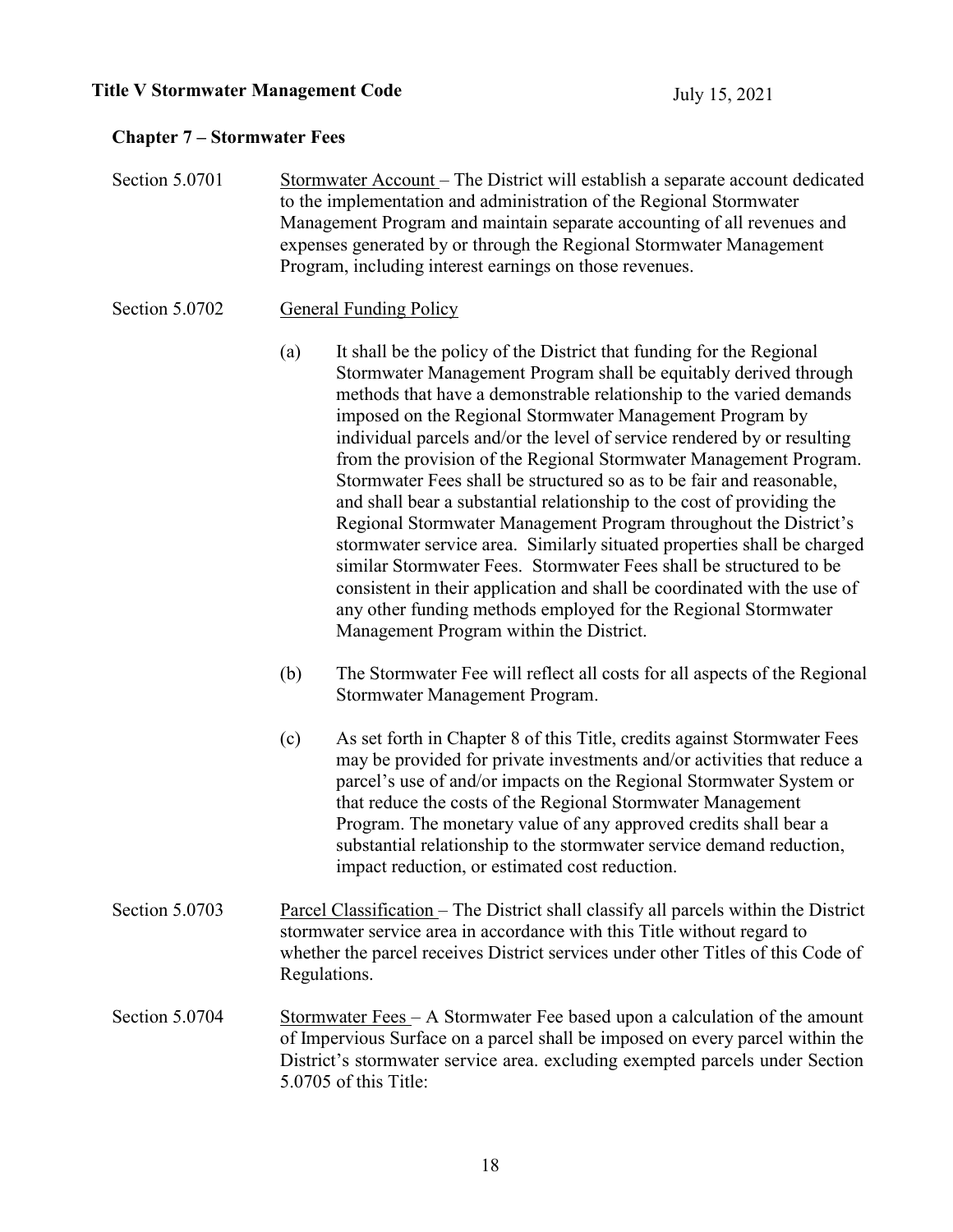Stormwater Fees shall be determined and modified, from time to time, so that the total revenues generated by such Fees and any other sources of revenues shall be sufficient to meet the cost of the Regional Stormwater Management Program.

Section 5.0705 Exemptions – Except as provided in this Section 5.0705, or in Chapter 4 or Chapter 8 of this Title, no parcel shall be exempt from Stormwater Fees or receive a credit or offset against such Fees. The following exemptions from Stormwater Fees shall be allowed:

- (a) Public Road Rights-of-Way, Airport Runways, and Airport Taxiways that have been conveyed to and accepted for maintenance by the State of Ohio, a County, or a Member Community, and which are available for use in common by the general public for motor vehicle or air transportation. This exemption shall not apply to internal site roadways within public facilities; to private roads or drives; or to internal roads, drives, and parking areas in privately owned property;
- (b) Railroad Rights-of-Way. This exemption shall not apply to railroad stations, railroad yards, rail-lines on private property, maintenance buildings, or other developed land used for railroad purposes;
- (c) Aggregated parcels with less than four-hundred (400) square feet of impervious surface;
- (d) Parcels whose use has been designated as a Non-Self Supporting Municipal Function owned by Member Communities;
- (e) Cemeteries that are owned and operated by the State of Ohio, a County, a Member Community, or not-for-profit entity: and
- (f) Parcels held by a County land reutilization corporation or a Member Community land reutilization program, as identified by the applicable County auditor or the County official performing the statutory duties of the County auditor.
- Section 5.0706 Impervious Surface and Equivalent Residential Unit Impervious surface shall be the primary parameter for establishing a Stormwater Fee structure to distribute the costs associated with the administration, operation, repair, improvement, maintenance, monitoring, and all other costs associated with the Regional Stormwater System. Based on an analysis by the District of impervious surfaces on parcels throughout the District's stormwater service area, an impervious surface of three thousand (3,000) square feet shall be designated as one (1) Equivalent Residential Unit (ERU), as modified by the Board of Trustees from time to time.
- Section 5.0707 Schedule of Stormwater Fees The following Stormwater Fees are hereby established for all parcels within the District's stormwater service area,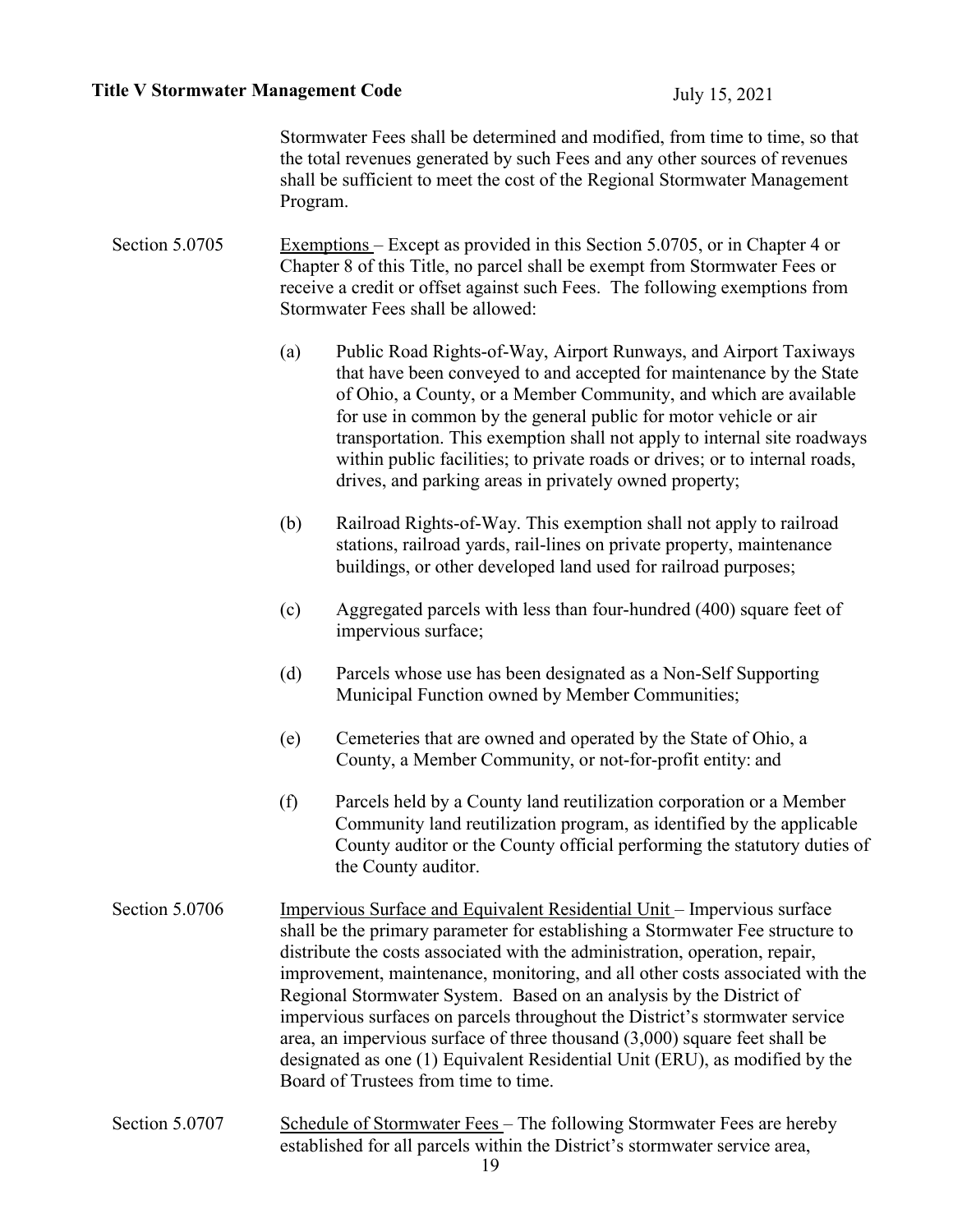- (a) Small Residential Parcel Small Residential Parcels shall be classified as Tier 1 and include residential parcels with less than two thousand (2,000) square feet of Impervious Surface. The Stormwater Fee for all Small Residential Parcels shall be six-tenths (0.6) Equivalent Residential Unit per month.
- (b) Medium Residential Parcel Medium Residential Parcels shall be classified as Tier 2 and include residential parcels with two thousand (2,000) to three thousand nine hundred and ninety-nine (3,999) square feet of Impervious Surface. The Stormwater Fee for all Medium Residential Parcels shall be one (1) Equivalent Residential Unit per month.
- (c) Large Residential Parcel Large Residential Parcels shall be classified as Tier 3 and include residential parcels with four thousand (4,000) square feet or more of Impervious Surface. The Stormwater Fee for all Large Residential Parcels shall be one and eight-tenths (1.8) Equivalent Residential Units per month.
- (d) Non-Residential Parcel The Stormwater Fee for Non-Residential Parcels shall be based upon the calculated Impervious Surface as determined by the District expressed in whole Equivalent Residential Units by rounding to the next highest ERU. The Stormwater Fee for Non-Residential Parcels shall be computed by multiplying the number of ERUs for a given parcel by the unit Fee established by the District per ERU per month.
- (e) Non-Residential Parcels Having More Than 10 ERUs The Stormwater Fee for Non-Residential Parcels having more than 10 ERUs shall be computed based upon a declining block fee as detailed below:
	- i. The full amount of the Stormwater Fee for each of the first 10 ERUs on the parcel;
	- ii. The Stormwater Fee at a 5% discount for each of the next 40 ERUs on the parcel;
	- iii. The Stormwater Fee at a 10% discount for each of the next 50 ERUs on the parcel;
	- iv. The Stormwater Fee at a 15% discount for each of the next 150 ERUs on the parcel; and
	- v. The Stormwater Fee at a 20% discount for each of the remaining ERUs on the parcel.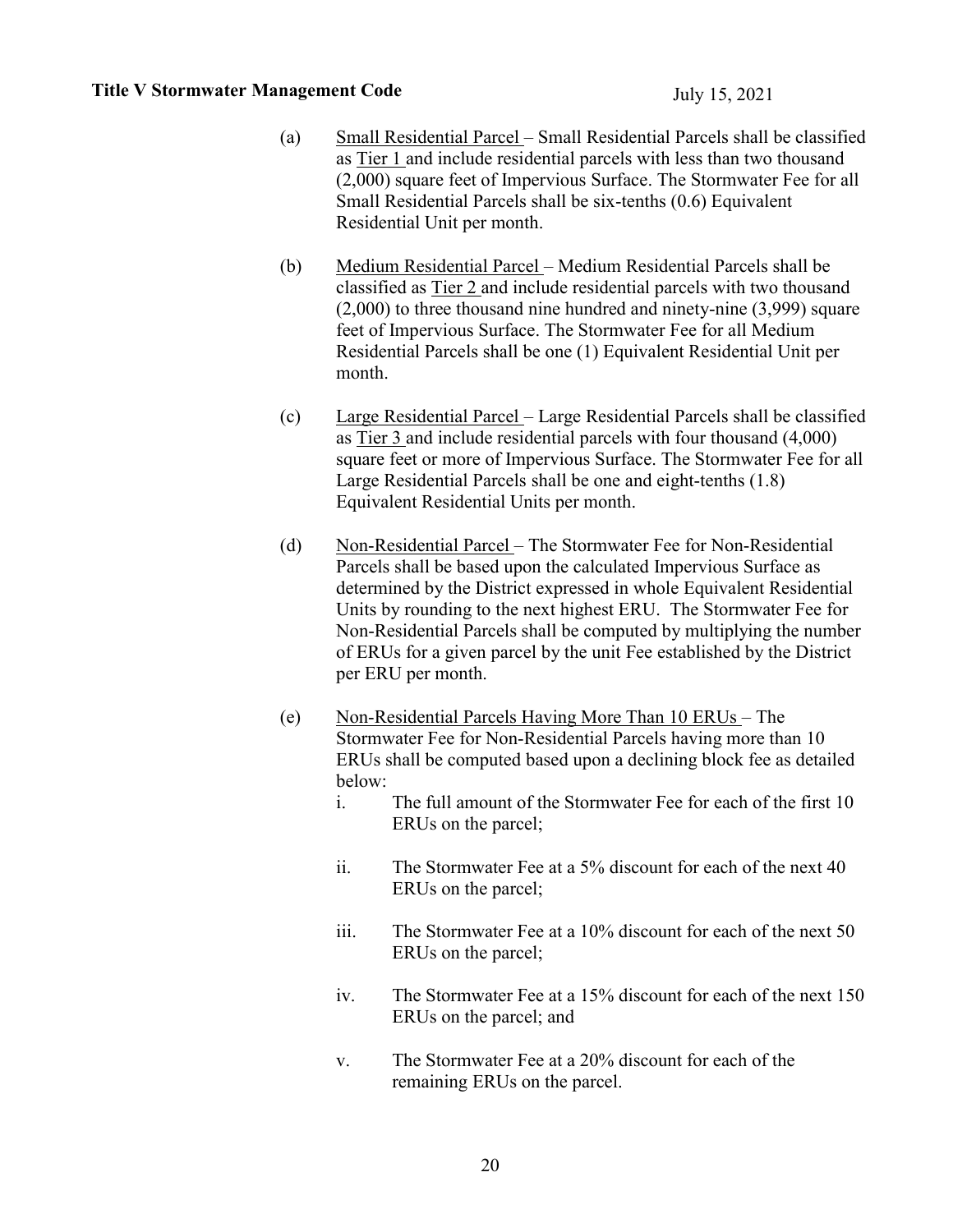Section 5.0708 Effective Equivalent Residential Unit (ERU) Fee – The effective monthly ERU Fee is established as follows:

- (a) Effective no earlier than 2016, the base ERU fee is \$5.15 per month per ERU. The Stormwater Homestead Fee, the Educational Economically Disadvantaged Fee, and the Affordability Fee are each \$2.07 per month per ERU.
- (b) Effective January 1, the monthly per ERU Stormwater Fees shall be as follows:

|                      |                | 2021   | 2022   | 2023    | 2024    | 2025    | 2026    |
|----------------------|----------------|--------|--------|---------|---------|---------|---------|
| Tier 1               | 0.6 ERU        | \$3.09 | \$3.22 | \$3.36  | \$3.50  | \$3.65  | \$3.80  |
| Tier 2/Base          | <b>1.0 ERU</b> | \$5.15 | \$5.37 | \$5.60  | \$5.84  | \$6.09  | \$6.35  |
| Tier 3               | <b>1.8 ERU</b> | \$9.27 | \$9.66 | \$10.07 | \$10.49 | \$10.93 | \$11.39 |
| <b>Homestead</b>     |                | \$2.07 | \$2.16 | \$2.25  | \$2.34  | \$2.44  | \$2.54  |
| <b>Educational</b>   | <b>1.0 ERU</b> | \$2.07 | \$2.16 | \$2.25  | \$2.34  | \$2.44  | \$2.54  |
| <b>Economically</b>  |                |        |        |         |         |         |         |
| <b>Disadvantaged</b> |                |        |        |         |         |         |         |
| <b>Affordability</b> |                | \$2.07 | \$2.16 | \$2.25  | \$2.34  | \$2.44  | \$2.54  |
| Program              |                |        |        |         |         |         |         |

| Section 5.0709 | Local Stormwater Charges - The District may assist Member Communities in |
|----------------|--------------------------------------------------------------------------|
|                | the development and implementation of a local stormwater charge.         |

Section 5.0710 Billing and Collection of Stormwater Fees – Stormwater Fees shall be administered as follows:

- (a) Stormwater Fees shall be billed and collected by the District or the District's designated Billing Agent(s) pursuant to agreement between the Billing Agent(s) and the District.
- (b) All account holders shall be required to pay Stormwater Fees other than as exempted in Section 5.0705.
- (c) It is the obligation of all account holders to notify the District if they are not being billed Stormwater Fees. Account holders shall be responsible for any unbilled Stormwater Fees for a period of six (6) years prior to the date of the account holder receiving the back bill or other instrument stating the amount due and owing.
- Section 5.0711 Annual Notification of Stormwater Fees The Chief Executive Officer or designated District staff shall provide annual notification of Stormwater Fees.
- Section 5.0712 Stormwater Homestead Fee Program The Chief Executive Officer may establish a Stormwater Homestead Fee Program. This Program shall follow the requirements and procedures detailed in Title I, Section 1.0514 of the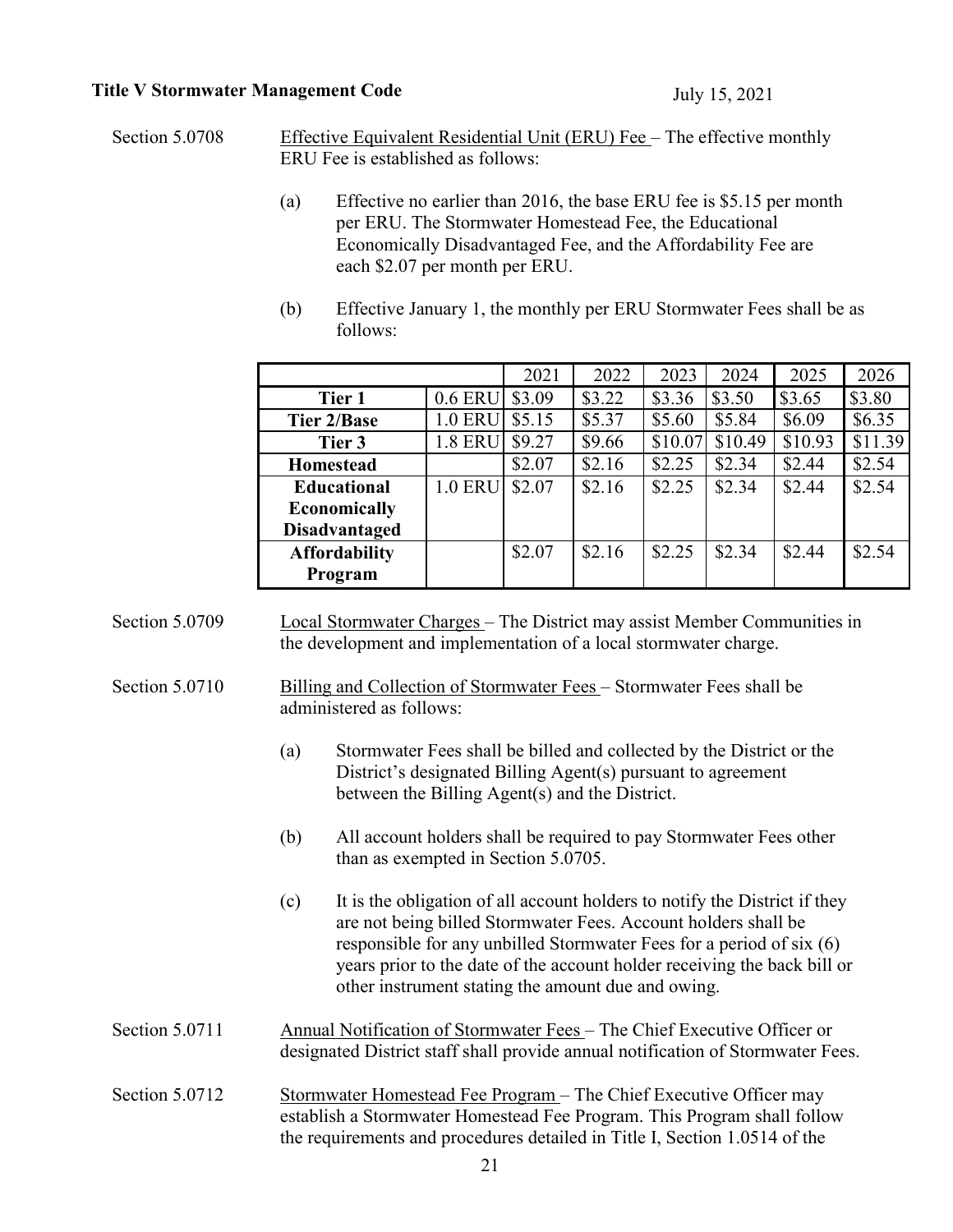District's Code of Regulations.

| Section 5.0713 | <b>Educational Economically Disadvantaged Stormwater Fee</b> – The Educational<br>Economically Disadvantaged Stormwater Fee may be available to all public<br>and private primary, elementary, and secondary schools, school districts, or<br>school systems under the control of a common entity that are recognized in<br>the State of Ohio and can demonstrate that at least twenty-five (25) percent of<br>their current students are eligible to participate in the Free Lunch Program<br>under the Richard B. Russell National School Lunch Act (42 U.S.C.§ 1751, et<br>seq.). The Chief Executive Officer shall prescribe the procedure for<br>implementation of the Educational Economically Disadvantaged Stormwater<br>Fee.                                                                                                                                                                                                                                                                                                                                                                                           |
|----------------|---------------------------------------------------------------------------------------------------------------------------------------------------------------------------------------------------------------------------------------------------------------------------------------------------------------------------------------------------------------------------------------------------------------------------------------------------------------------------------------------------------------------------------------------------------------------------------------------------------------------------------------------------------------------------------------------------------------------------------------------------------------------------------------------------------------------------------------------------------------------------------------------------------------------------------------------------------------------------------------------------------------------------------------------------------------------------------------------------------------------------------|
| Section 5.0714 | Affordability Program – The Chief Executive Officer may establish an<br>Affordability Program. This Program shall follow the requirements and<br>procedures detailed in Title I, Section 1.0514 of the District's Code of<br>Regulations.                                                                                                                                                                                                                                                                                                                                                                                                                                                                                                                                                                                                                                                                                                                                                                                                                                                                                       |
| Section 5.0715 | Establishment of Competitive Fees for Non-Residential Account Holders -<br>The Board of Trustees may, upon petition of a Member Community and<br>upon finding that it is in the best interest of the District, the Member<br>Communities, and its account holders, enter into Joint Economic<br>Development Agreements and/or special stormwater service agreements with<br>Member Communities and/or account holders of non-residential parcels for<br>stormwater management under fees, terms, and conditions that differ from<br>those contained in this Title for the purpose of promoting economic<br>development and for retaining such account holders based upon substantial<br>evidence that the Stormwater Fee charged by the District is a substantial<br>factor compelling the non-residential account holder on such parcels to leave<br>the District's stormwater service area or for a prospective account holder to<br>not locate in the District's stormwater service area. The terms and conditions<br>of individual Joint Economic Development Agreements shall be consistent<br>with the Ohio Revised Code. |
| Section 5.0716 | Common Area Fees - The Chief Executive Officer may develop methods<br>pursuant to Section 5.0401 by which the Stormwater Fees for common areas<br>shall be calculated and billed for any homeowners' association consisting of<br>owners of single-family residential parcels. If a binding agreement allocating<br>such Fees exists, the parcels shall be billed accordingly.                                                                                                                                                                                                                                                                                                                                                                                                                                                                                                                                                                                                                                                                                                                                                  |
| Section 5.0717 | <u>Payment Requirements</u> – All Stormwater Fees shall be paid on or before the<br>date stated on the bill. The Chief Executive Officer may, after request and<br>investigation, grant an extension of time for payment not to exceed ninety<br>(90) days in cases of indigence, emergency, and similar conditions. Partial<br>payments may be accepted, upon approval; however, bills must be paid in full<br>before the expiration of the ninety (90) day period.                                                                                                                                                                                                                                                                                                                                                                                                                                                                                                                                                                                                                                                            |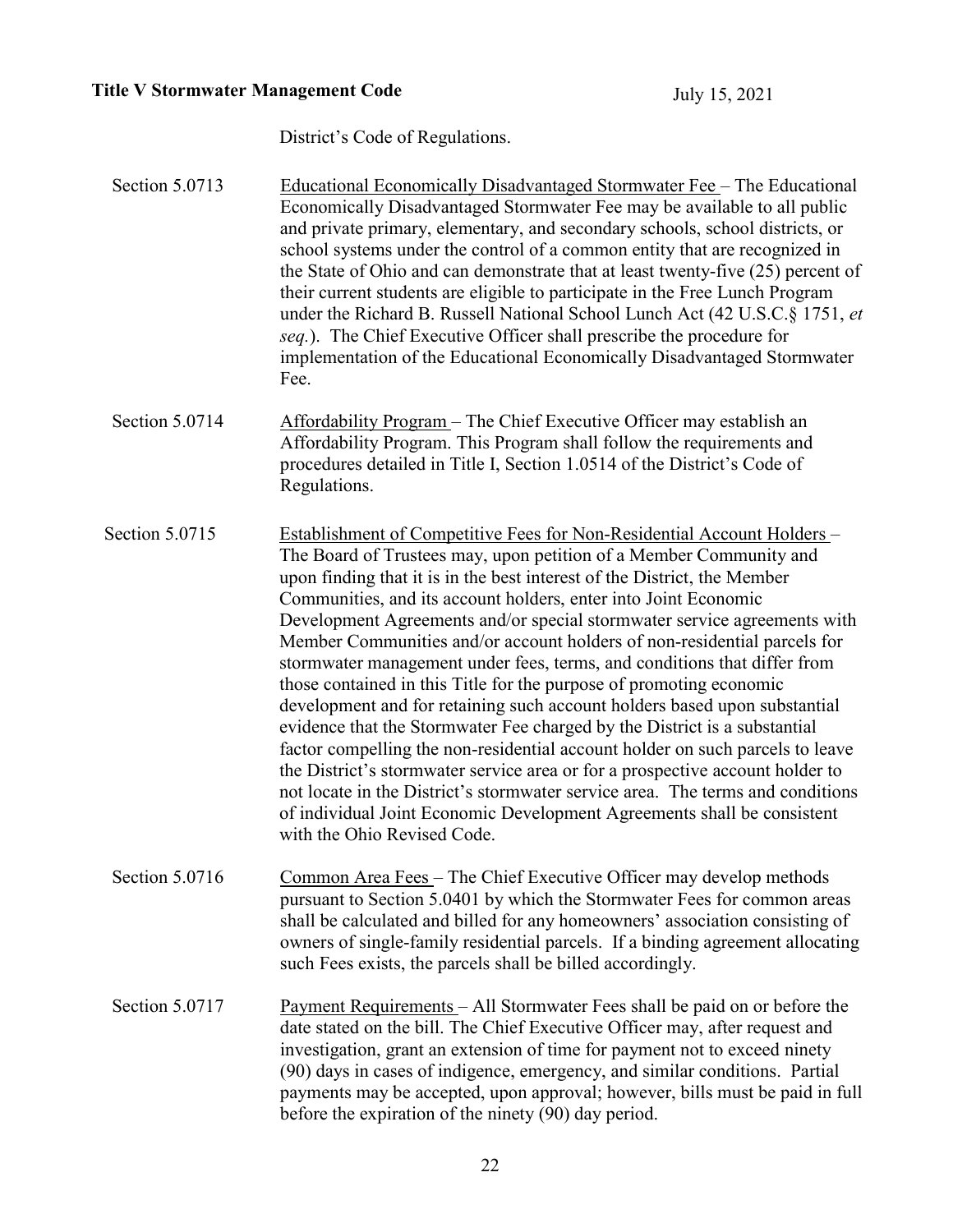Section 5.0718 Enforcement – Failure of an account holder to pay applicable Stormwater Fees will result in the District placing the account in collection status. If the account holder fails to pay after being placed in collection status, the District may authorize the Cleveland Division of Water to stop water service to the account holder, place a lien on the applicable parcel, and/or take such other steps as are reasonable to collect the unpaid debt. If the account holder does not receive Cleveland Division of Water service, the District may place a lien on the applicable parcel and/or take such other steps as are reasonable to collect the unpaid debt.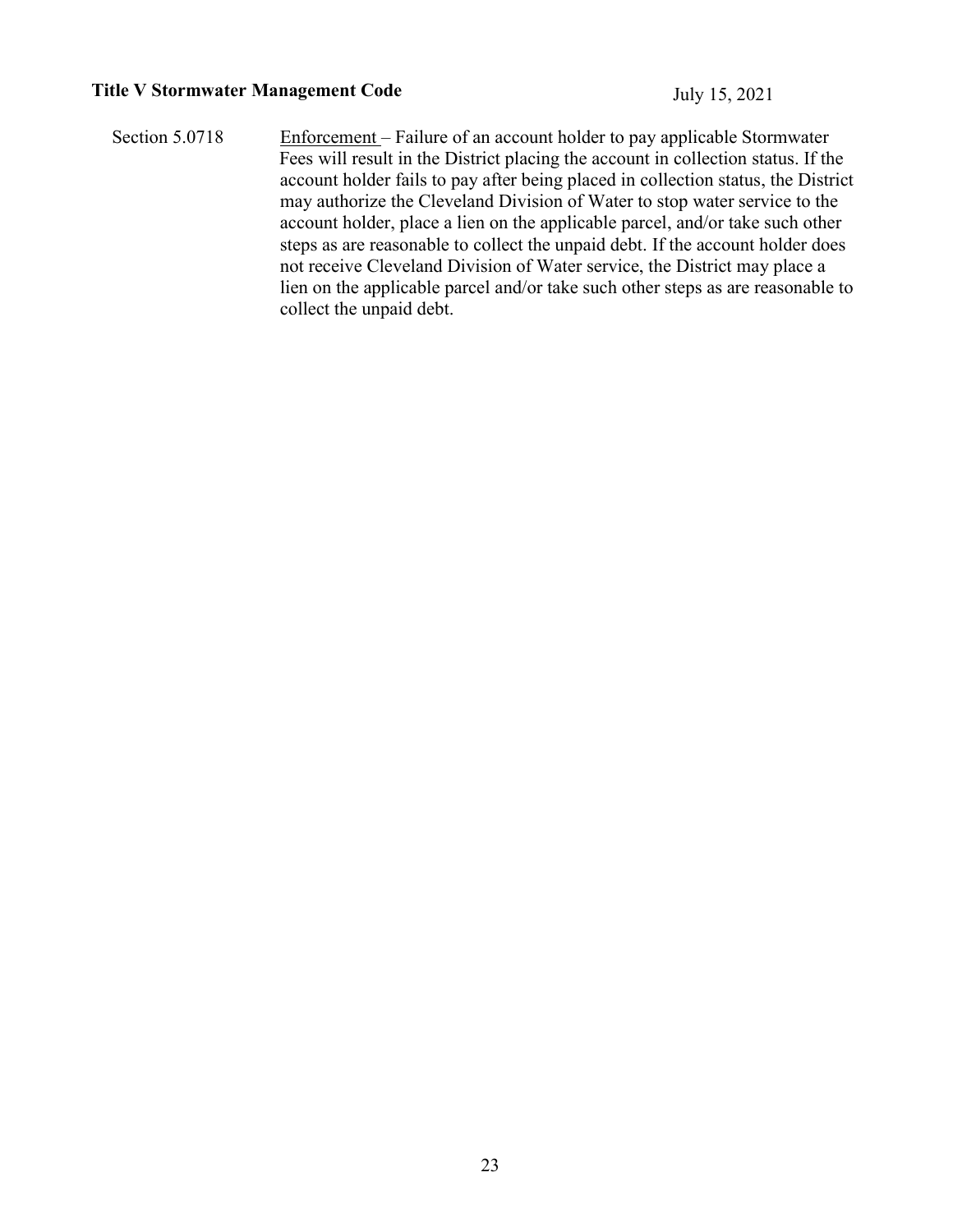## **Chapter 8 – Stormwater Fee Credits**

| Section 5.0801 | Stormwater Fee Credits - The District may adjust Stormwater Fees calculated<br>pursuant to Chapter 7 of this Title through the use of credits when the District<br>determines that an applicant's investment in District-approved Stormwater<br>Control Measures or other approved programs results in a reduced impact on<br>the Regional Stormwater System or a reduced overall program cost to the<br>District. The Chief Executive Officer shall develop and implement a<br>Stormwater Fee Credit Policy Manual that shall include credit applications,<br>guidelines for Member Community input into the review and approval of<br>credit applications, and procedures in conformance with the general<br>parameters detailed in this Chapter 8 of this Title. |  |  |
|----------------|---------------------------------------------------------------------------------------------------------------------------------------------------------------------------------------------------------------------------------------------------------------------------------------------------------------------------------------------------------------------------------------------------------------------------------------------------------------------------------------------------------------------------------------------------------------------------------------------------------------------------------------------------------------------------------------------------------------------------------------------------------------------|--|--|
| Section 5.0802 | Credit Eligibility – Credits may be approved for applicants who maintain and<br>operate Stormwater Control Measures (SCM). No credit will be given for the<br>following circumstances:                                                                                                                                                                                                                                                                                                                                                                                                                                                                                                                                                                              |  |  |
|                | The applicant does not have legal responsibility to maintain the SCM.<br>(a)                                                                                                                                                                                                                                                                                                                                                                                                                                                                                                                                                                                                                                                                                        |  |  |
|                | The functional condition of the SCM does not meet District<br>(b)<br>performance criteria.                                                                                                                                                                                                                                                                                                                                                                                                                                                                                                                                                                                                                                                                          |  |  |
|                | The SCM is not designed to meet at least the minimum requirements<br>(c)<br>as defined in the District's Stormwater Fee Credit Policy Manual.                                                                                                                                                                                                                                                                                                                                                                                                                                                                                                                                                                                                                       |  |  |
| Section 5.0803 | Credit Applicability - The credit shall be applicable, in part or whole, to<br>Impervious Surfaces that drain to the Stormwater Control Measure. These<br>Impervious Surfaces shall be termed "Associated Impervious Surfaces" for<br>the purposes of this Title. Only those portions of a particular parcel that drain<br>through a given SCM are eligible for credit based on that SCM.                                                                                                                                                                                                                                                                                                                                                                           |  |  |
| Section 5.0804 | Credit Amounts and Limitations - Stormwater Fee Credits shall be as detailed<br>below.                                                                                                                                                                                                                                                                                                                                                                                                                                                                                                                                                                                                                                                                              |  |  |
|                | Stormwater Quantity Credit - Applicants with SCMs that meet and<br>(a)<br>maintain at least the minimum requirements of the Stormwater Fee<br>Credit Policy Manual for controlling stormwater quantity may receive<br>a Stormwater Fee Credit not to exceed seventy-five percent (75%) of<br>the total Stormwater Fee that would otherwise have been charged to<br>the Associated Impervious Surfaces. The Stormwater Quantity Credit<br>is available for applicants who implement Stormwater Control<br>Measures designed to control stormwater peak flows and volumes.                                                                                                                                                                                            |  |  |
|                | Stormwater Quality Credit - Applicants with SCMs that meet and<br>(b)<br>maintain at least the minimum requirements of the Stormwater Fee<br>Credit Policy Manual for controlling stormwater quality may receive a                                                                                                                                                                                                                                                                                                                                                                                                                                                                                                                                                  |  |  |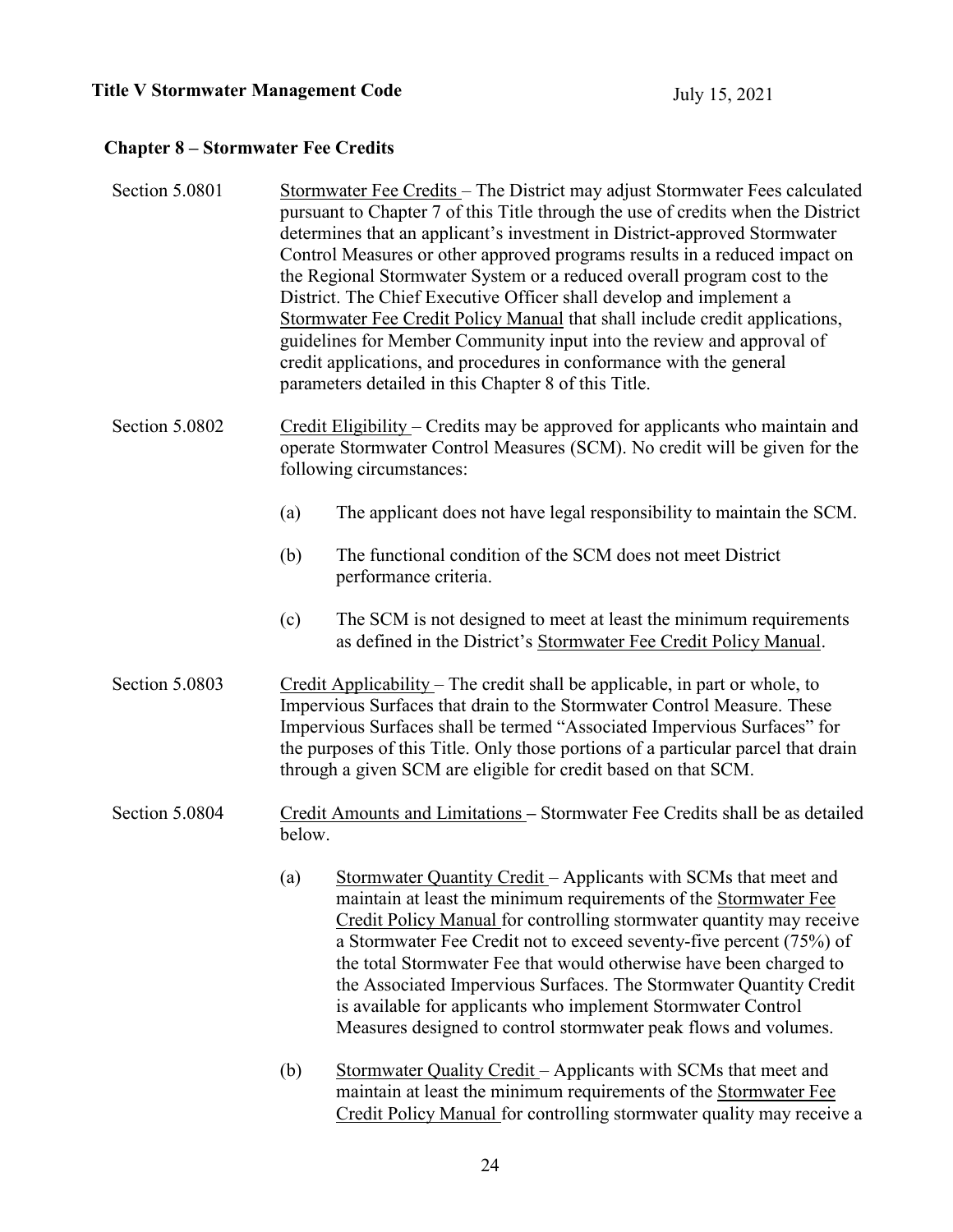Stormwater Fee Credit not to exceed twenty-five percent (25%) of the total Stormwater Fee that would otherwise have been charged to the Associated Impervious Surfaces.

(c) Stormwater Education Credit – Public and private primary, elementary, and secondary schools that are recognized in the State of Ohio, are account holders with the District, and that provide approved stormwater pollution prevention curricula to their students that meet and maintain at least the minimum requirements of the Stormwater Fee Credit Policy Manual may receive a Stormwater Fee Credit not to exceed twenty-five percent (25%) of the total Stormwater Fee for the subject parcel on which the stormwater education curricula are delivered.

The District shall develop and provide stormwater-related curricula for grades 3, 5, 7 and 10. Delivering these curricula across these grades shall meet the requirements of the Stormwater Education Credit. The District shall also develop and provide student workbooks and teacher manuals for grades 3, 5, 7, and 10 to interested applicants. The successful completion of these workbooks by the students of interested applicants shall also meet the requirements of the Stormwater Education Credit.

- (d) Residential Credit Residential parcels that do not qualify for the Stormwater Quality Credit may alternately receive a twenty-five percent (25%) credit for implementation and maintenance of approved site-based water quality Stormwater Control Measures as detailed in the Stormwater Fee Credit Policy Manual. No partial credit shall be offered for residential SCMs.
- (e) Stormwater Fee Credits may be combined up to a maximum available credit of one hundred percent (100%).
- (f) The Stormwater Quantity, Stormwater Quality, and Education Credits, as applicable, shall be prorated based on attainment of at least the minimum requirements for each credit as detailed in the Stormwater Fee Credit Policy Manual. To attain the maximum credit amount(s), the most stringent standard(s) as specified in the Policy Manual must be attained.
- (g) All credits are conditioned on continuing compliance with the applicable design and performance standards on which the credit is based. The District may revoke any credit on the condition that SCMs are not conforming to the credit standard, that SCMs are not being maintained to function as designed, or that the SCMs or activities no longer meet the purpose of the credit.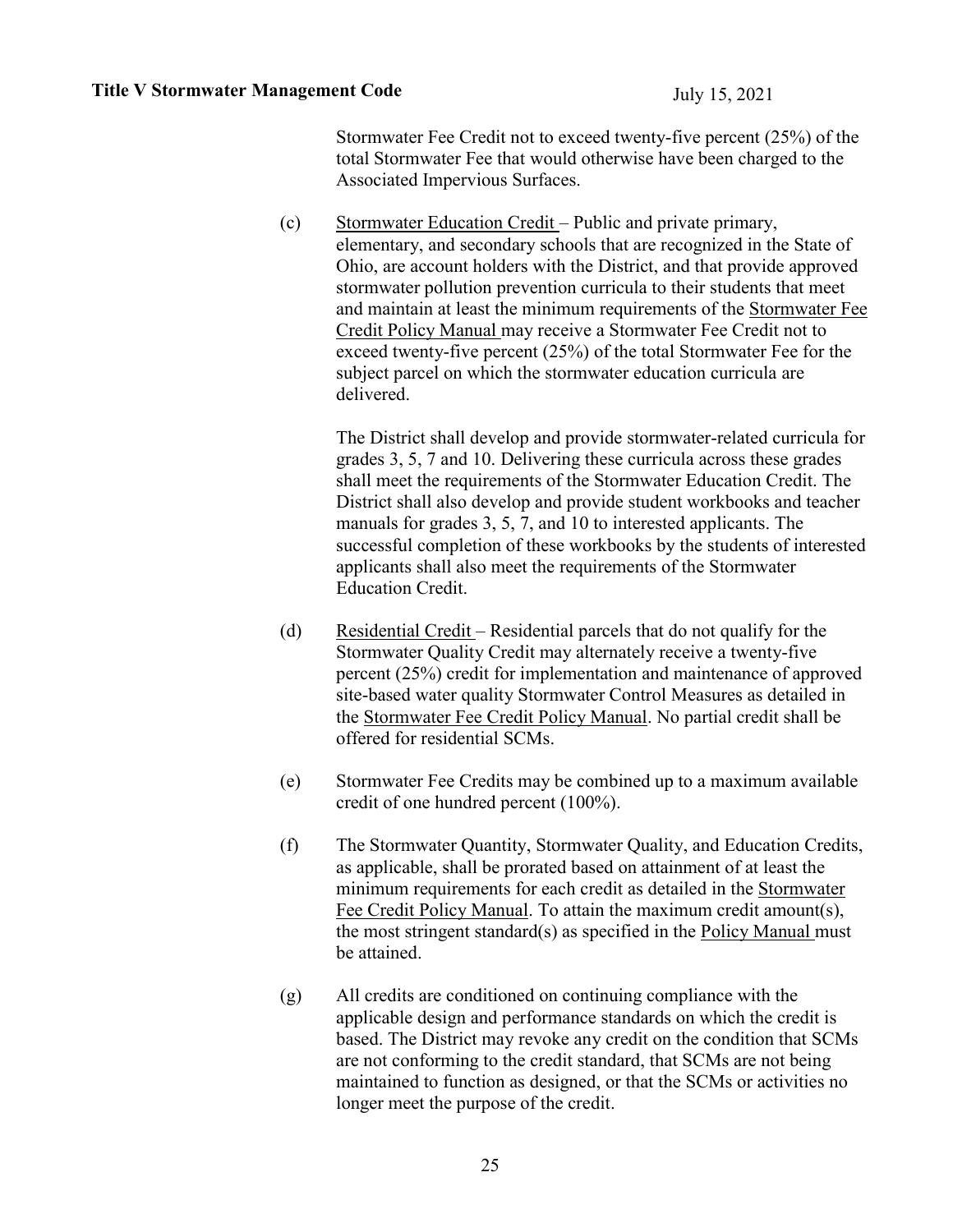| Section 5.0805 | Credit Submittal Requirements – To apply for a Stormwater Fee Credit, the<br>applicant must submit, at the applicant's expense, a completed Stormwater<br>Fee Credit application packet as detailed in the Stormwater Fee Credit Policy<br>Manual.                                                                                                                                                                                                                                                                                                                                           |                                                                                                                                                                                                                                                                                                                                                                                                                                                                                                                                                                                                                                                                       |  |
|----------------|----------------------------------------------------------------------------------------------------------------------------------------------------------------------------------------------------------------------------------------------------------------------------------------------------------------------------------------------------------------------------------------------------------------------------------------------------------------------------------------------------------------------------------------------------------------------------------------------|-----------------------------------------------------------------------------------------------------------------------------------------------------------------------------------------------------------------------------------------------------------------------------------------------------------------------------------------------------------------------------------------------------------------------------------------------------------------------------------------------------------------------------------------------------------------------------------------------------------------------------------------------------------------------|--|
| Section 5.0806 | Stormwater Fee Adjustment for Expense of Preparing Stormwater Fee Credit<br>Applications - The District shall provide a Stormwater Fee Adjustment for the<br>applicant's expense of a licensed engineer to complete approved applications<br>for Stormwater Fee Credits. This Stormwater Fee Adjustment shall only be<br>available to non-residential account holders. Further, this shall be a one-time<br>adjustment and shall not exceed 10% of the annual pre-credit Stormwater Fee<br>for the account holder. The following procedure shall apply to this Stormwater<br>Fee Adjustment: |                                                                                                                                                                                                                                                                                                                                                                                                                                                                                                                                                                                                                                                                       |  |
|                | (a)                                                                                                                                                                                                                                                                                                                                                                                                                                                                                                                                                                                          | Interested account holders shall submit Stormwater Fee Credit<br>application(s) per the process detailed in Stormwater Fee Credit Policy<br>Manual.                                                                                                                                                                                                                                                                                                                                                                                                                                                                                                                   |  |
|                | (b)                                                                                                                                                                                                                                                                                                                                                                                                                                                                                                                                                                                          | The District shall review, and shall approve or deny the Stormwater<br>Fee Credit application(s).                                                                                                                                                                                                                                                                                                                                                                                                                                                                                                                                                                     |  |
|                | (c)                                                                                                                                                                                                                                                                                                                                                                                                                                                                                                                                                                                          | If the District approves a Stormwater Fee Credit application, the<br>account holder may submit invoices and receipts for the expense of a<br>licensed engineer to complete the approved Stormwater Fee Credit<br>application. The District will not provide Stormwater Fee Adjustments<br>for any expense related to Stormwater Fee Credit applications that are<br>not approved by the District. All submitted expenses must be directly<br>related to the completion of an approved Stormwater Fee Credit<br>application. Expenses related to the design and construction of<br>stormwater control measures are not eligible for this Stormwater Fee<br>Adjustment. |  |
|                | (d)                                                                                                                                                                                                                                                                                                                                                                                                                                                                                                                                                                                          | The District will review the submitted invoices and receipts and, if<br>approved, provide a one-time adjustment to the account holder's<br>Stormwater Fee.                                                                                                                                                                                                                                                                                                                                                                                                                                                                                                            |  |
|                | (e)                                                                                                                                                                                                                                                                                                                                                                                                                                                                                                                                                                                          | Account holders interested in applying for this Stormwater Fee<br>Adjustment must submit any applicable invoices and receipts within<br>six (6) months of the approval date for their Stormwater Fee Credit<br>applications. Expenses submitted after this time shall not be eligible<br>for this adjustment.                                                                                                                                                                                                                                                                                                                                                         |  |
| Section 5.0807 | Credit Recertification – To remain eligible for Stormwater Fee Credits, credit<br>recipients must periodically submit a Credit Recertification Letter to the<br>District for review and approval as specified in the Stormwater Fee Credit                                                                                                                                                                                                                                                                                                                                                   |                                                                                                                                                                                                                                                                                                                                                                                                                                                                                                                                                                                                                                                                       |  |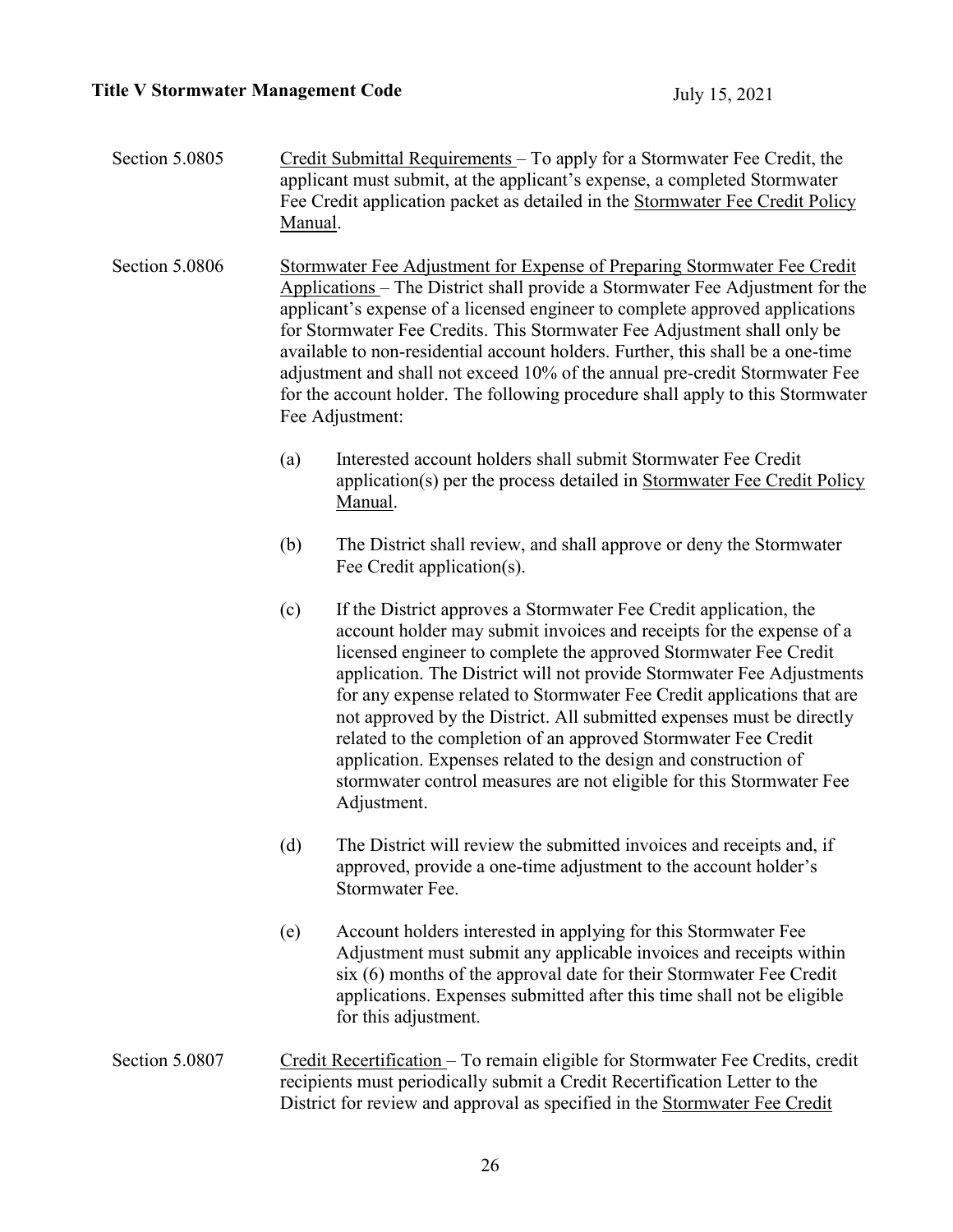Policy Manual. Failure to meet recertification requirements will result in a removal of the applicable credit. Applicants may reapply for such credits as detailed in the Policy Manual.

Section 5.0808 Affirmative Duty – It is the sole responsibility of applicants to apply for a Stormwater Fee Credit. An applicant may apply for a Stormwater Fee Credit at any time.

> A determination by the District that an applicant fails to meet the criteria set forth by the District for any such Stormwater Fee Credit may be the subject of appeal by the applicant under Chapter 4 of this Title. The credit applied for shall not apply during the pendency of any such appeal. If all or any part of the credit sought is awarded to the applicant upon appeal, the credit amount shall be applied to the applicant's Stormwater Fees.

- Section 5.0809 Timing For the first full year of the Regional Stormwater Management Program, Stormwater Fee Credits that are approved by the District may be prorated to the beginning of the Regional Stormwater Management Program or to such time as the SCM for which the credit is approved began to function. After the first full year of the Regional Stormwater Management Program, Stormwater Fee Credits shall not be prorated, but shall start at the beginning of the next billing cycle after the District has approved the Stormwater Fee Credit.
- Section 5.0810 No District Liability This Title shall not create liability on the part of the District or any Member Community for any failure by an applicant to secure any and all permits and approvals for any non-District construction undertaken on any parcel within the District's stormwater service area.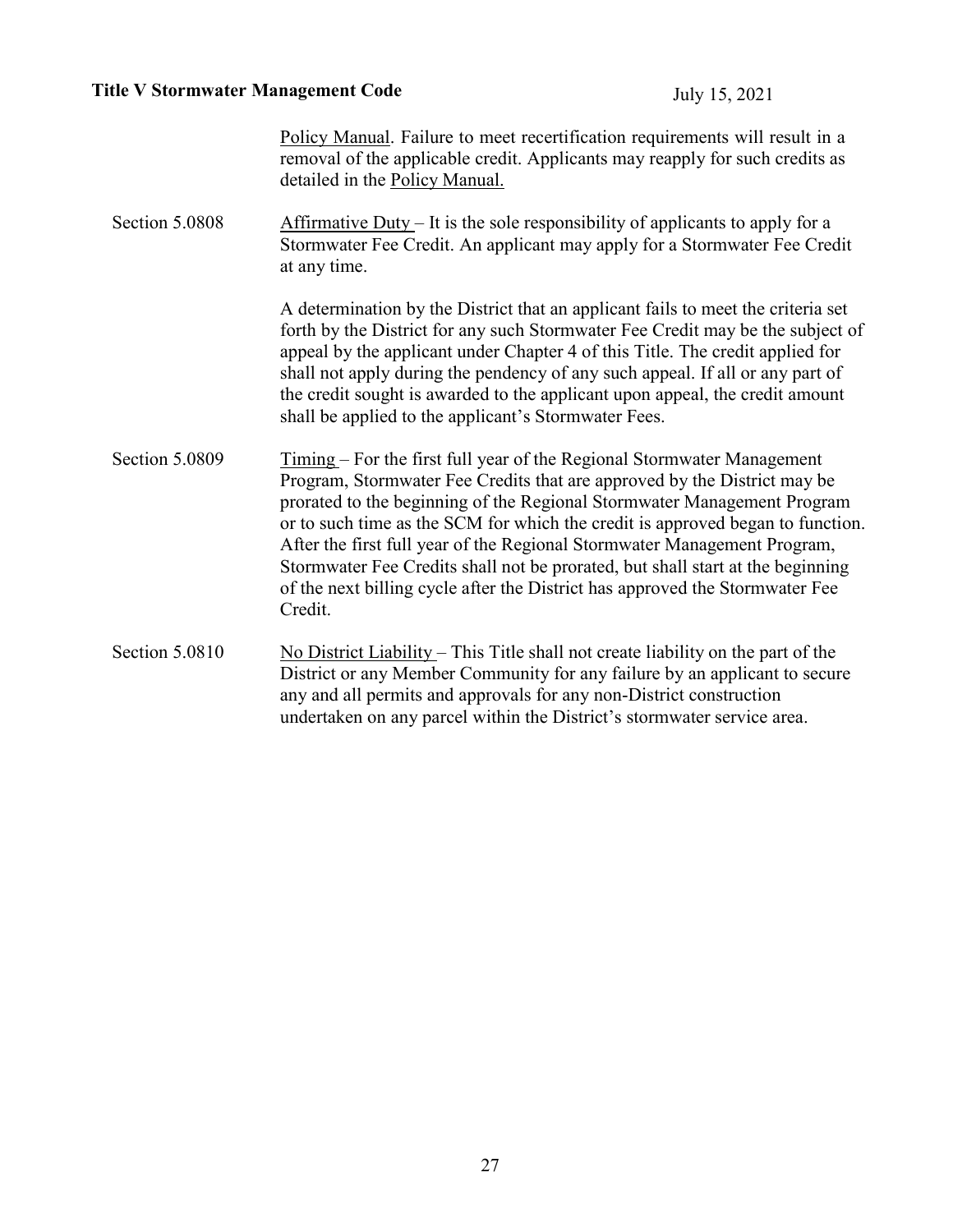## **Chapter 9 – Community Cost-Share Program**

| Section 5.0901 |                                                                                                                                                                                                                                                                                                                                                                                                                                                                                                                                                                                          | Purpose – The District shall form a financial account termed the "Community"<br>Cost-Share Account" that shall be for the aggregation and dissemination of<br>funds derived from cash collected from the Stormwater Fee and whose<br>purpose is to provide funding to assist in Member-Community-requested and<br>District-approved projects.                         |  |
|----------------|------------------------------------------------------------------------------------------------------------------------------------------------------------------------------------------------------------------------------------------------------------------------------------------------------------------------------------------------------------------------------------------------------------------------------------------------------------------------------------------------------------------------------------------------------------------------------------------|-----------------------------------------------------------------------------------------------------------------------------------------------------------------------------------------------------------------------------------------------------------------------------------------------------------------------------------------------------------------------|--|
| Section 5.0902 | Qualifying Member Communities and Stormwater Control Measures - Efforts<br>to maintain compliance with this Title, as determined by the District, shall be<br>a prerequisite for a Member Community to participate in the Community<br>Cost-Share Program. All activities proposed by Member Communities for<br>funding under the Community Cost-Share Program shall clearly promote or<br>implement the goals and objectives of the District as set forth in this Title and<br>must be intended to address current, and minimize new, flooding, erosion, and<br>water quality problems. |                                                                                                                                                                                                                                                                                                                                                                       |  |
| Section 5.0903 |                                                                                                                                                                                                                                                                                                                                                                                                                                                                                                                                                                                          | Eligible Community Cost-Share Program Activities - Member Communities<br>may use Community Cost-Share Program funds for design, construction,<br>operation, and maintenance of their Local Stormwater System, including<br>administrative costs directly associated with such projects as well as costs<br>related to repair or upgrade. Eligible activities include: |  |
|                | (a)                                                                                                                                                                                                                                                                                                                                                                                                                                                                                                                                                                                      | Projects that reduce volume, flow rate, or pollutant load of stormwater<br>to the Local Stormwater System or Regional Stormwater System.                                                                                                                                                                                                                              |  |
|                | (b)                                                                                                                                                                                                                                                                                                                                                                                                                                                                                                                                                                                      | Projects or activities that help Member Communities meet their<br>NPDES Phase II requirements under Ohio EPA or other Clean Water<br>Act mandates.                                                                                                                                                                                                                    |  |
|                | (c)                                                                                                                                                                                                                                                                                                                                                                                                                                                                                                                                                                                      | Projects necessary to mitigate separate sanitary sewer overflow.                                                                                                                                                                                                                                                                                                      |  |
|                | (d)                                                                                                                                                                                                                                                                                                                                                                                                                                                                                                                                                                                      | Repair, replacement or cleaning of local storm sewers, catch basins,<br>and other components of the Local Stormwater System.                                                                                                                                                                                                                                          |  |
|                | (e)                                                                                                                                                                                                                                                                                                                                                                                                                                                                                                                                                                                      | Maintenance of stormwater control measures.                                                                                                                                                                                                                                                                                                                           |  |
|                | (f)                                                                                                                                                                                                                                                                                                                                                                                                                                                                                                                                                                                      | Mapping activities required under NPDES Phase II.                                                                                                                                                                                                                                                                                                                     |  |
|                | (g)                                                                                                                                                                                                                                                                                                                                                                                                                                                                                                                                                                                      | Street sweeping.                                                                                                                                                                                                                                                                                                                                                      |  |
|                | (h)                                                                                                                                                                                                                                                                                                                                                                                                                                                                                                                                                                                      | Purchase of stormwater-related equipment such as street sweepers or<br>vacuum trucks.                                                                                                                                                                                                                                                                                 |  |
|                | (i)                                                                                                                                                                                                                                                                                                                                                                                                                                                                                                                                                                                      | Matching funds necessary for stormwater-related grant applications.                                                                                                                                                                                                                                                                                                   |  |
|                |                                                                                                                                                                                                                                                                                                                                                                                                                                                                                                                                                                                          |                                                                                                                                                                                                                                                                                                                                                                       |  |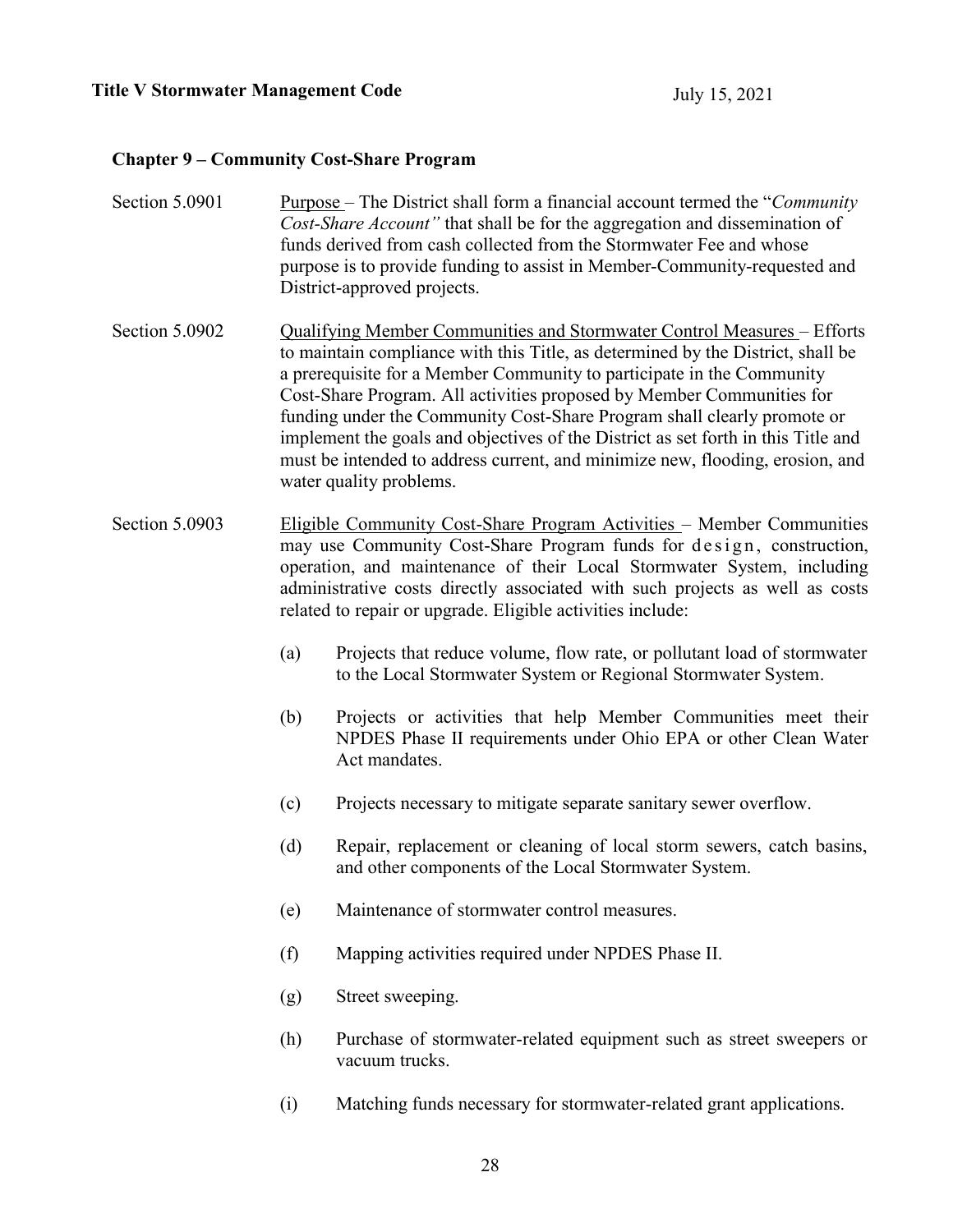- (j) Operation, maintenance, and capital projects necessary to address stormwater-related problems.
- Section 5.0904 Non-Eligible Community Cost-Share Program Activities Member Communities shall not use Community Cost-Share Program funds for any project that causes, accelerates, or contributes to flooding, erosion or water quality problems or is otherwise detrimental to the Local or Regional Stormwater System. Prohibited projects include, but are not limited to, the application of fill materials in floodplains, riparian areas or wetlands and the culverting or channelizing of watercourses. Capital, operation, maintenance and administrative expenses not directly related to stormwater management are not eligible for Community Cost-Share Program funding.
- Section 5.0905 Procedure for Allocating Funds All Community Cost-Share Program funds shall be under the control and disposition of the District. The Chief Executive Officer shall develop and implement rules, policies, and procedures for the collection and distribution of Community Cost-Share Program funds. Fund distribution shall be by application of Member Communities to the District. In developing procedures for allocation of funds, the following requirements shall apply:
	- (a) A minimum of twenty five percent  $(25%)$  of the total annual cash collected in each Member Community shall be allocated to that Member Community through the Community Cost-Share Account.
	- (b) For the purposes of this subsection, a new "Collection Year" begins each January 1 and continues through December 31 of that year. Any application from a Member Community for use of any of its available Community Cost Share funds from a given Collection Year must be received by the District on or before the five-year anniversary of December 31st of the given Collection Year. Except as detailed in Section 5.0905(c) of this Title, any funds from any given Collection Year that are not included in an application received by the District by such applicable December 31st deadline shall revert to the District's Stormwater Account.
	- (c) Member Communities may accumulate Community Cost-Share funds beyond five years (5) based on a plan approved by the District for the use of those accumulated funds.
	- (d) Member Communities may apply for Community Cost-Share funds at any time such funds are available. The District shall review the Community's application within a reasonable timeframe.
	- (e) The Board of Trustees may review and adjust the Community Cost-Share Program at their discretion.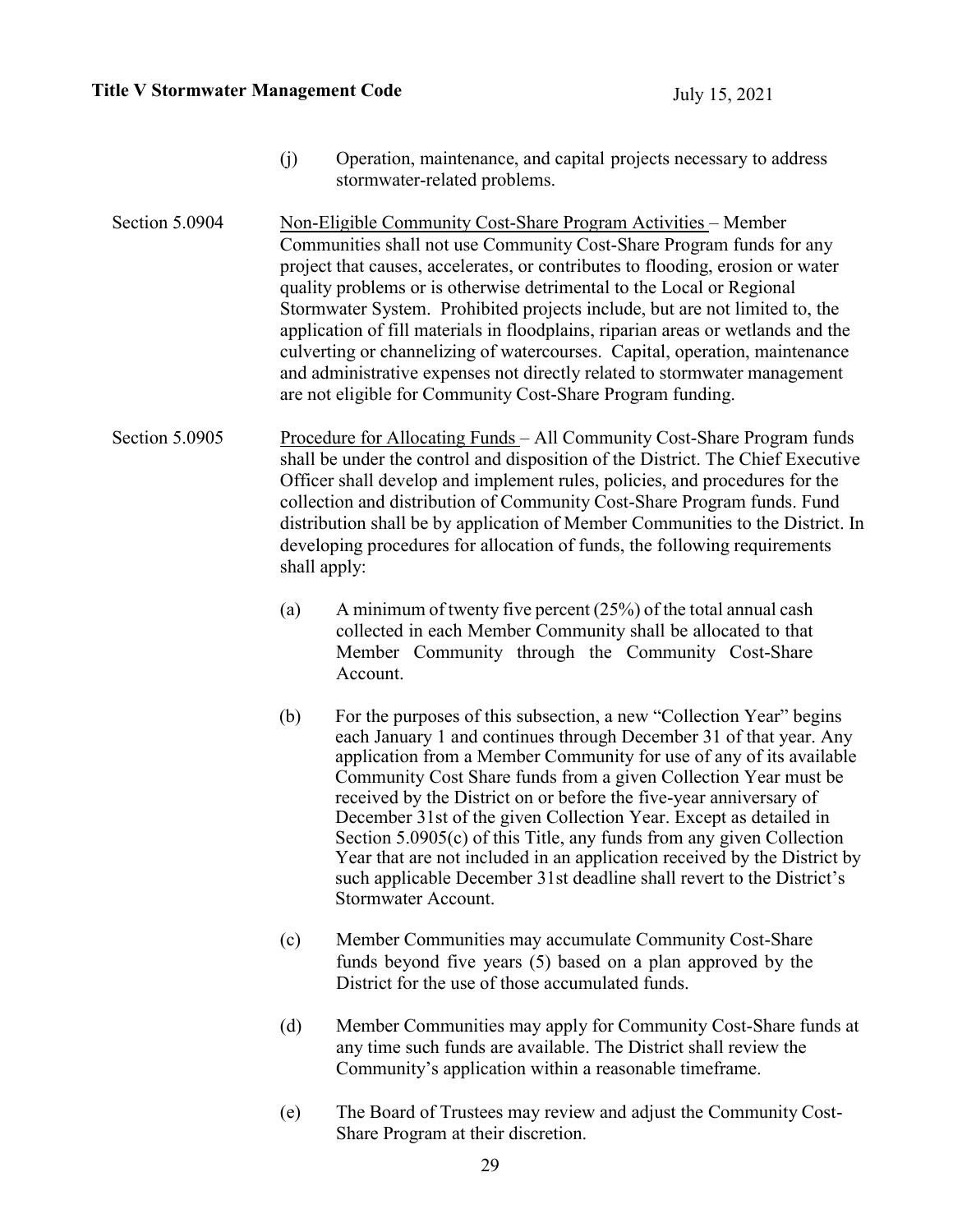Section 5.0906 Community Cost-Share Program Limits – For consideration under the Community Cost-Share Program, projects must meet the following criteria:

- (a) The Member Community shall apply in a form prescribed by the District.
- (b) If Community Cost-Share Program funding is to be used for construction or maintenance activities on private property, the Member Community shall obtain all necessary legal agreements with the private property owner to perform design, construction; and to bind any successor in title to maintain compliance as specified in the agreement between the District and the Member Community for the specific Community Cost-Share Program project. The costs of obtaining such legal agreements are eligible for Community Cost-Share funds.
- Section 5.0907 Post-Construction Inspection The District may periodically inspect the Community Cost-Share Program project to ensure proper maintenance in conformance with the Community Cost-Share Program agreement. If applicable, the Member Community shall maintain a complete record of the Member Community's maintenance inspections and overall performance of the project for at least three (3) years, or as otherwise specified in the Community Cost-Share Program agreement, from the date of creation of the record, and shall submit the same upon reasonable request to the District.
- Section 5.0908 Failure to Maintain Community Cost-Share Program Projects If the Member Community fails to maintain a project funded through the Community Cost-Share Program in accordance with any agreement executed with the District, the Member Community shall be liable for the full amount of any Community Cost-Share Program funds paid for the project. Such amount shall be offset against the Member Community's Community Cost-Share Program account.